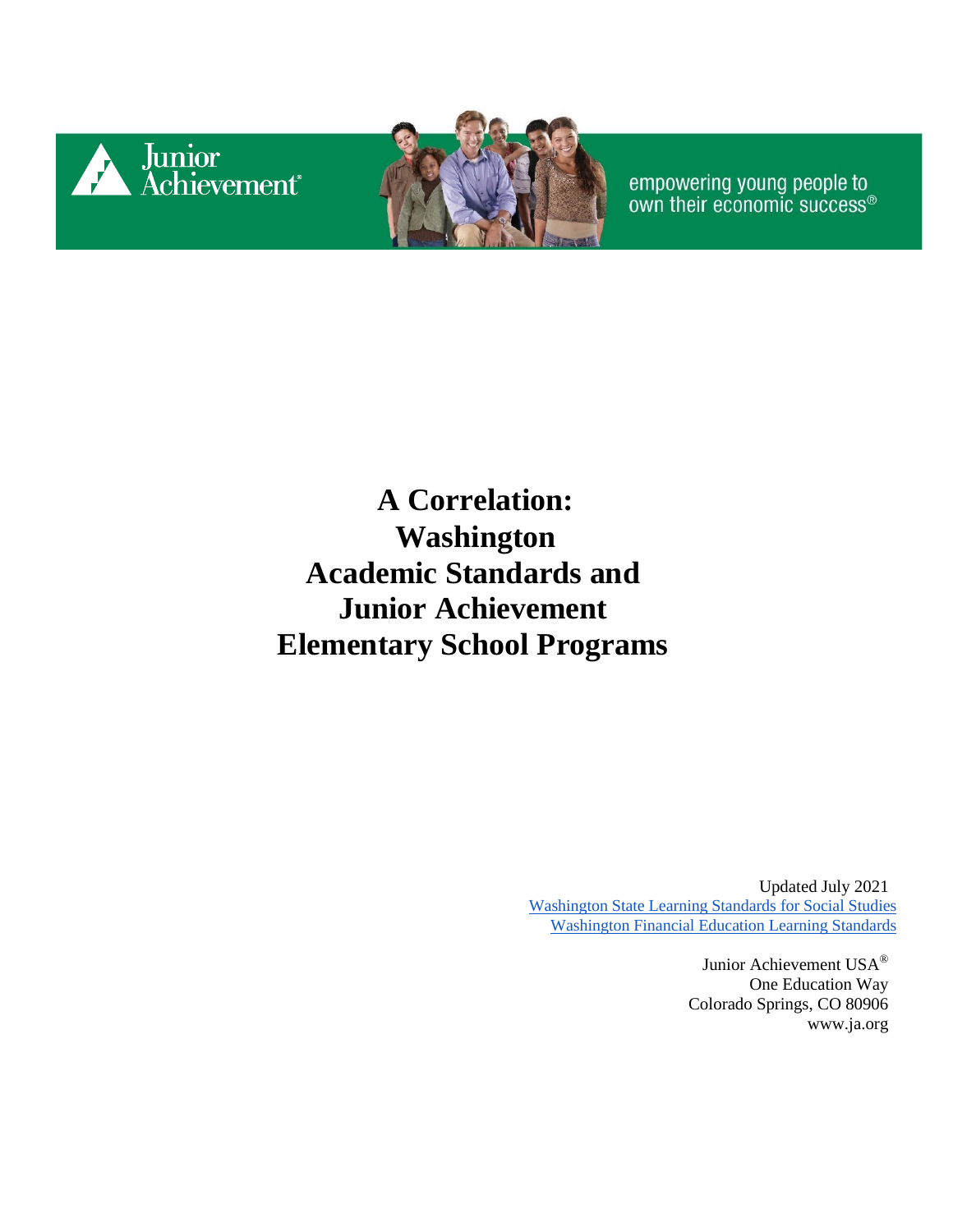#### **Overview**

Junior Achievement programs offer a multidisciplinary approach that connects learning across social studies disciplines, such as economics, geography, history, government, and civics, while incorporating mathematical concepts and reasoning and language arts skills.

In this document, Junior Achievement programs are correlated to the Washington Academic Standards for Social Studies and Financial Literacy where appropriate, for grades K-5.

Often Extended Learning Opportunities within the curriculum directly support an academic standard. When indicated, the letters ELO will appear superscripted next to the standard.

This list is not meant to be exhaustive or intended to suggest that a JA program will completely address any given standard, but is designed to show how it can enhance or complement efforts to do so. The flexibility of the programs and supplementary materials allow specific content or skills to be addressed in depth by the teacher and/or business volunteer as needed.

#### **JA Elementary School Programs**

*[JA Ourselves](#page-2-0)®* uses compelling stories read aloud by the volunteer, along with hands-on activities to demonstrate helping, working, earning, and saving.

*[JA Our Families](#page-4-0)®* introduces students to the intersection of entrepreneurship and first-grade social studies learning objectives, including how family members' jobs and businesses contribute to the well being of the family.

*[JA Our Community](#page-5-0)*<sup>®</sup> uses posters and games to offer practical information about businesses and the many jobs those businesses offer in a community. Students explore production methods through a simulation game, and they learn about taxes, decision making, and how money flows in an economy.

*[JA Our City](#page-8-0)®* introduces students to the intersection of financial literacy and third-grade social studies learning objectives, including the characteristics of cities and how people and businesses in cities manage their money.

*[JA Our Region](#page-10-0)®* introduces students to entrepreneurship and how entrepreneurs use resources to produce goods and services in a community. Students solve problems by weighing risks and rewards.

*[JA Our Nation](#page-13-0)®* provides practical information about businesses' need for individuals who can meet the demands of the job market, including high-growth, high-demand jobs locally and globally.

*[JA More than Money](#page-14-0)®* teaches students about earning, spending, sharing, and saving money, and businesses they can start or jobs they can perform to earn money.

JA Career Exploration Fair™ is an event where students learn about a range of career options across multiple career clusters. (Grades K-5)

[JA Career Speakers Series™](#page-18-0) In JA Career Speakers Series, a volunteer guest speaker visits the classroom and shares information about his or her career, work, and education experience. (Grades K-5)

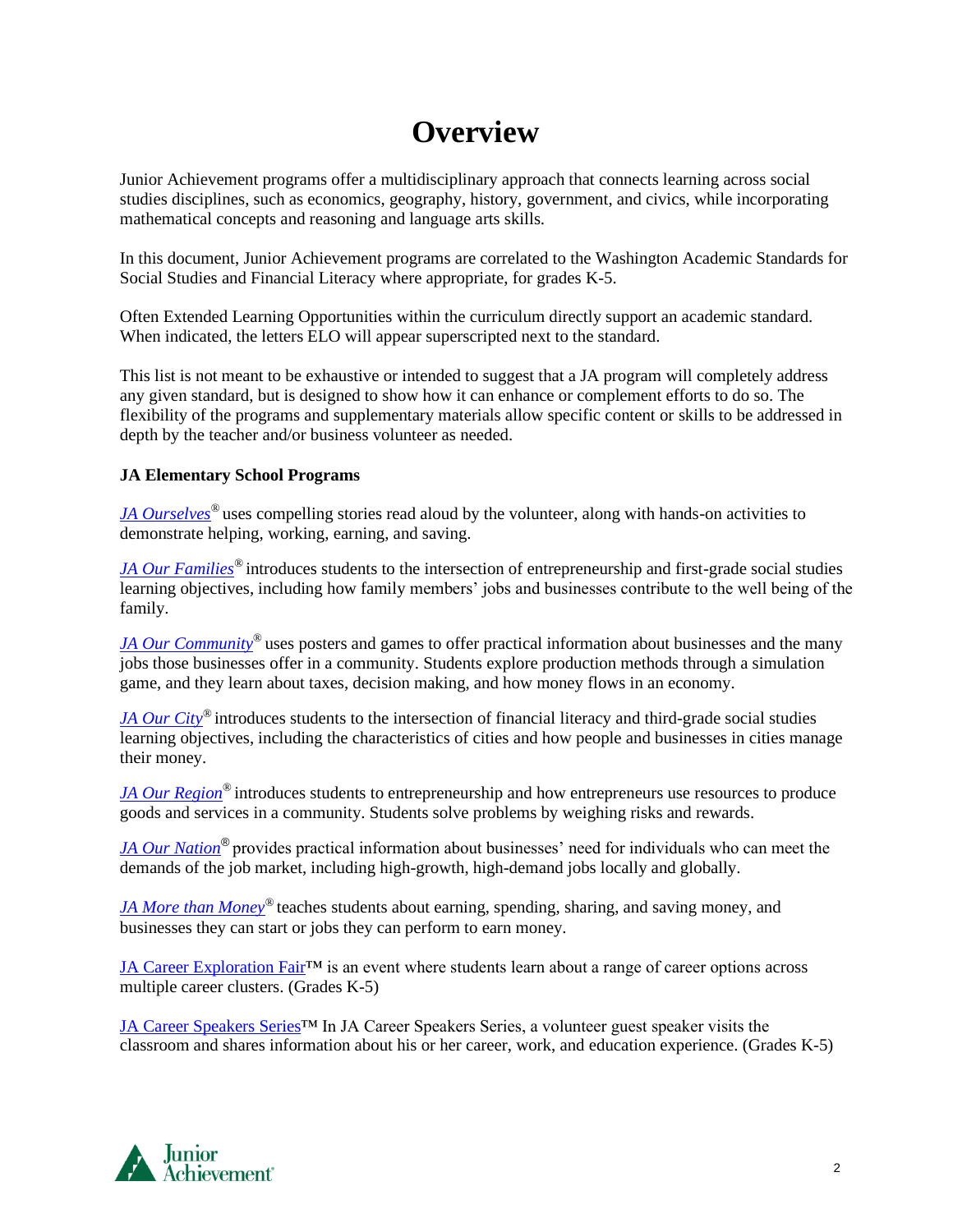## JA Ourselves

<span id="page-2-0"></span>

| <b>Session Details</b>                                                                                                                                                                                                                                                                                               | <b>Academic Standards</b>                                                                                                                                                                                                                                                                                                                                                                                                                                                                                             | <b>Common Core</b><br><b>English Language</b><br>Arts                                                                                                                              | <b>Common Core</b><br><b>Math</b>                                                      |
|----------------------------------------------------------------------------------------------------------------------------------------------------------------------------------------------------------------------------------------------------------------------------------------------------------------------|-----------------------------------------------------------------------------------------------------------------------------------------------------------------------------------------------------------------------------------------------------------------------------------------------------------------------------------------------------------------------------------------------------------------------------------------------------------------------------------------------------------------------|------------------------------------------------------------------------------------------------------------------------------------------------------------------------------------|----------------------------------------------------------------------------------------|
| <b>Session One: This or That?</b><br><b>Make a Choice</b><br>Students practice economics by making<br>personal choices.<br>Objectives:<br>The students will be able to:<br>· Identify personal interests<br>• Consider the factors that determine<br>their choices<br>• Define money                                 | <b>Social Studies</b><br>E1.K.2 Explain why people have to<br>make choices between needs and wants.<br><b>Financial Literacy</b><br>K.FD.1. Demonstrate spending by<br>trading money for something else.                                                                                                                                                                                                                                                                                                              | <b>Reading Foundations</b><br>$RF.K.1-3$<br>Writing<br>W.K.1-2,8<br>Literature<br>RL.K.7<br>Speaking and Listening<br>$\overline{\text{SL}}$ K.1-6<br>Language<br>L.K.4,6          | Counting and<br>Cardinality<br>CC.2.1.K.A.2                                            |
| <b>Session Two: Do I Need What I</b><br>Want?<br>Students recognize that people have<br>basic needs and wants and that money-<br>smart people know the difference<br>between them.<br>Objectives:<br>The students will be able to:<br>• Explain the difference between<br>needs and wants<br>• Create a simple chart | <b>Social Studies</b><br>E1.K.1 Explain the difference between<br>a need and a want.<br>E1.K.2 Explain why people have to<br>make choices between needs and wants.<br><b>Financial Literacy</b><br>K.FD.2. Share an experience about<br>deciding not to spend money.<br>K.FD.3. Give an example of something<br>that could be a need for one person but<br>not for another.<br>K.FD.4. Discuss how wants might<br>differ, depending on individual<br>circumstances such as age, where one<br>lives, and time of year. | Reading Foundations<br><b>RF.K.1-3</b><br>Literature<br>RL.K.1,4<br>RL.K.7<br>Speaking and Listening<br>$SLK.1-3$<br>SLK.6<br>Language<br>L.K.4,6                                  | Counting and<br>Cardinality<br>CC.2.1.K.A.3<br>Measurement and<br>Data<br>CC.2.4.K.A.4 |
| <b>Session Three: A Penny Earned</b><br>Students are introduced to storybook<br>characters and examine ways they can<br>earn money.<br>Objectives:<br>The students will be able to:<br>• Describe the role of money in<br>society<br>• Identify jobs they can do to earn<br>money                                    | <b>Financial Literacy</b><br>K.SS.5. Sort coins and paper money by<br>appearance and name.<br>K.EI.1. List tasks that an adult does at a<br>job.<br>K.EI.2. List occasions when people<br>might receive money gifts.                                                                                                                                                                                                                                                                                                  | Reading Foundations<br><b>RF.K.1-4</b><br>Writing<br>W.K.2,8<br>Literature<br>RL.K.1-4<br><b>RL.K.7</b><br>RL.K.9-10<br>Speaking and Listening<br>$SLK.1-6$<br>Language<br>L.K.4,6 | Counting and<br>Cardinality<br>$CC.2.1.K.A.1-3$                                        |

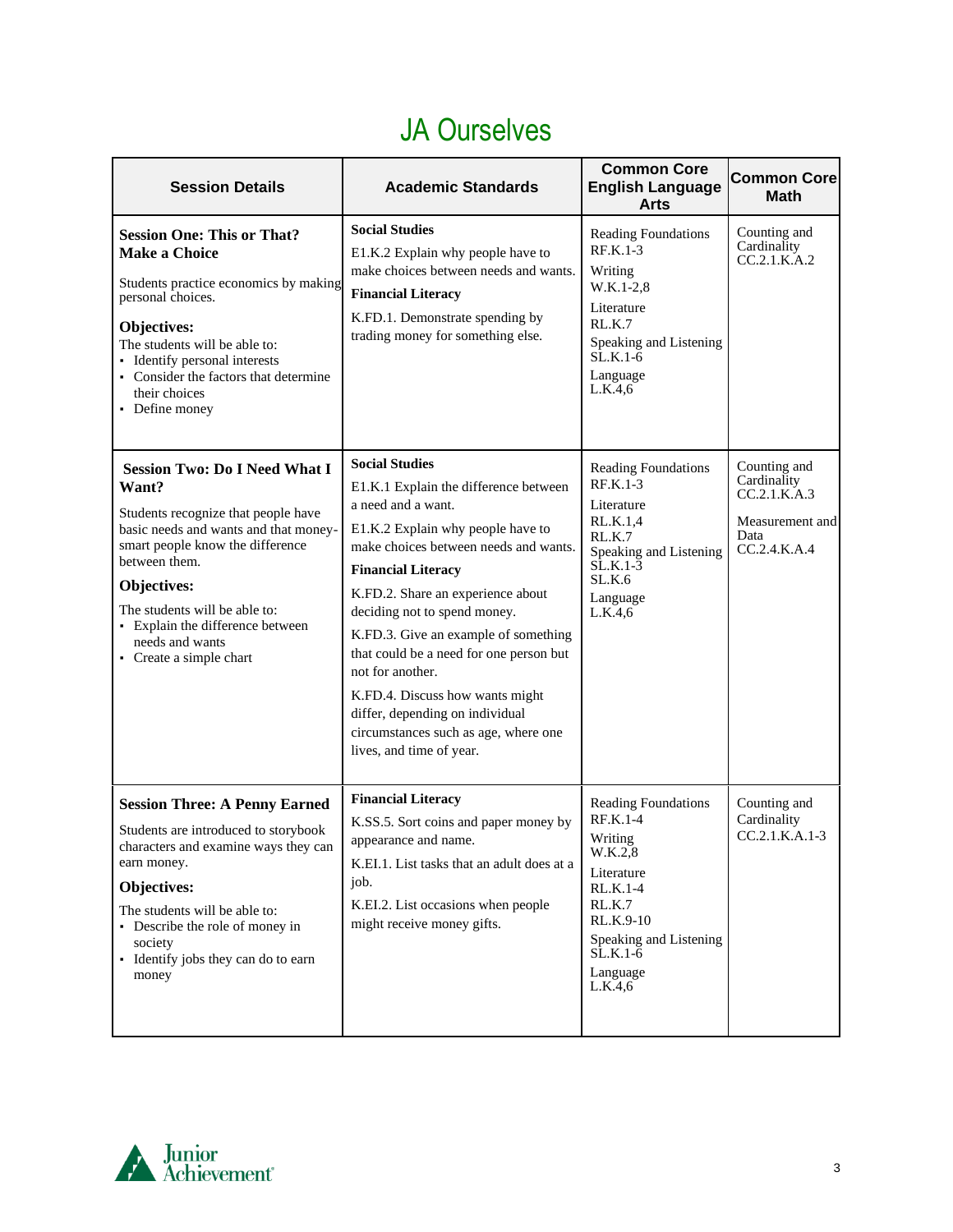### JA Ourselves

| <b>Session Details</b>                                                                                                                                                                                                                                                                   | <b>Academic Standards</b>                                                                                                                                                                        | <b>Core English</b><br><b>Language Arts</b>                                                                                                                                                        | Core<br><b>Math</b>                                                                    |
|------------------------------------------------------------------------------------------------------------------------------------------------------------------------------------------------------------------------------------------------------------------------------------------|--------------------------------------------------------------------------------------------------------------------------------------------------------------------------------------------------|----------------------------------------------------------------------------------------------------------------------------------------------------------------------------------------------------|----------------------------------------------------------------------------------------|
| <b>Session Four: A Penny Saved</b><br>Students are introduced to the<br>concept of saving.<br>Objectives:<br>The students will be able to:<br>• Explain the importance of saving<br>money<br>• Identify a savings goal<br>Identify a place where people save<br>money                    | <b>Financial Literacy</b><br>K.S.S.4. Use a method to keep track of<br>money saved for future spending.                                                                                          | <b>Reading Foundations</b><br>$R$ F.K.1-4<br>Literature<br>$RLK.1-4$<br>Speaking and Listening<br>$SLK.1-6$<br>Language<br>L.K.4.6                                                                 | Counting and<br>Cardinality<br>CC.2.1.K.A.1<br>Measurement and<br>Data<br>CC.2.4.K.A.4 |
| <b>Session Five: A Penny Shared</b><br>Students are introduced to storybook<br>characters and their plans to earn<br>money for a worthy cause.<br>Objectives:<br>The students will be able to:<br>• Explain the importance of giving<br>• Organize a chronological sequence<br>of events | <b>Financial Literacy</b><br>K.S.S.7. Explain how charitable giving<br>differs from sharing toys with a friend.<br>K.S.S.8. Identify possessions that are<br>suitable for donation to a charity. | <b>Reading Foundations</b><br>$R$ F.K.1-4<br>Writing<br>W.K.1.8<br>Literature<br>$RLK.1-4$<br>RLK.7<br>$RLK.9-10$<br>Speaking and Listening<br>$\overline{\text{SL}}$ K.1-6<br>Language<br>L.K.4.6 | Counting and<br>Cardinality<br>$CC.2.1.K.A.1-3$                                        |

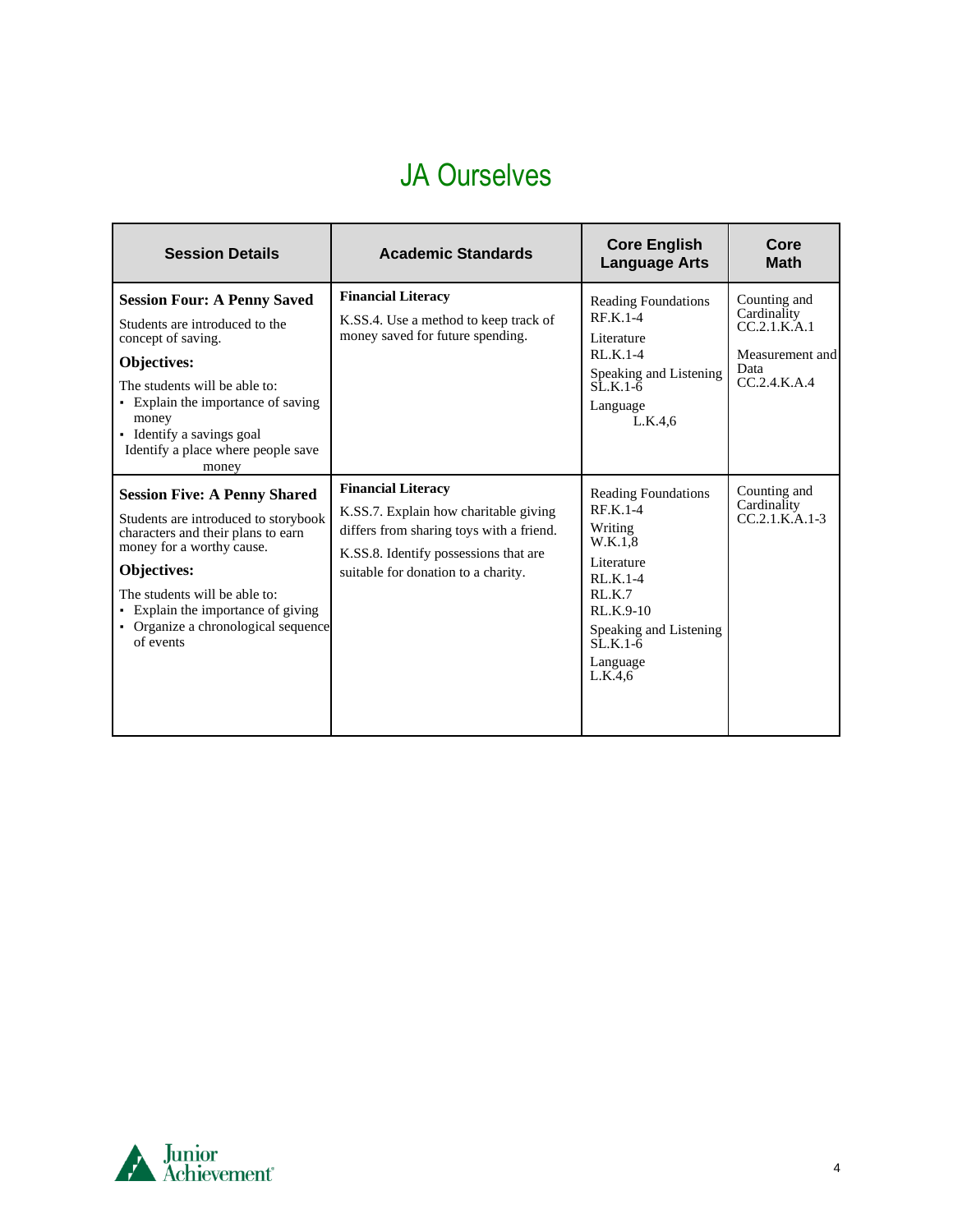# JA Our Families

<span id="page-4-0"></span>

| <b>Session Descriptions</b>                                                                                                                                                                                                                                                                                                                                                                    | <b>Academic Standards</b>                                                                                                                                                                                                                                                                                                                                                                            | <b>Common</b><br><b>Core ELA</b>                                                                                                                                                                                     | <b>Common</b><br><b>Core Math</b>                                                                 |
|------------------------------------------------------------------------------------------------------------------------------------------------------------------------------------------------------------------------------------------------------------------------------------------------------------------------------------------------------------------------------------------------|------------------------------------------------------------------------------------------------------------------------------------------------------------------------------------------------------------------------------------------------------------------------------------------------------------------------------------------------------------------------------------------------------|----------------------------------------------------------------------------------------------------------------------------------------------------------------------------------------------------------------------|---------------------------------------------------------------------------------------------------|
| <b>Session One: All Kinds of Families</b><br>The students discover how families are<br>alike and different and how they can work<br>together to create a strong economy for the<br>neighborhood.<br>Objectives:<br>The students will be able to:<br>• Begin to understand the similarities and<br>differences between families<br>• Recognize the importance of businesses<br>in neighborhoods | <b>Social Studies</b><br>E1.1.4 Explore the different resources that<br>families use to access what they want and<br>need.<br>E3.1.1 Examine the difference between<br>public and private providers of goods and<br>services.<br>E3.1.2 Explain the purpose for public and<br>private providers of goods and services.                                                                               | Reading<br>Literature<br>R <sub>L</sub> 1.1<br>$RI.1.3-4$<br>RI.1.7,9,10<br>Foundations<br>RF.1.1-4<br>Writing<br>W.1.2,5,8<br>Speaking &<br>Listening<br>$SL.1.1-2$<br>$SL.1.4-5$<br>Language<br>$L.1.1-2$<br>L.1.4 | Mathematical<br>Practices<br>8                                                                    |
| <b>Session Two: Money for Needs and</b><br>Wants<br>Students become aware that all families<br>need food, clothing, and shelter to live and<br>must earn money to pay for these needs.<br>Objectives:<br>The students will be able to:<br>• Describe the difference between needs and<br>wants<br>• Explain that families must earn money for<br>the things they need and want                 | <b>Social Studies</b><br>E1.1.2 Explain how and why families make<br>choices between wants and needs.<br>E1.1.3 Evaluate the outcomes of choices.<br>E1.1.4 Explore the different resources that<br>families use to access what they want and<br>need.<br><b>Financial Literacy</b><br>1.FD.1. State the consequences of spending<br>decisions.<br>1.FD.2. Differentiate between needs and<br>wants. | Reading for<br>Information<br>R <sub>L</sub> 1.1<br>$R1.3-4$<br>$R1.6-7$<br>R <sub>I.1.10</sub><br><b>Foundations</b><br>RF.1.1-4<br>Speaking &<br>Listening<br>$SL.1.1-2$<br>SL.1.4<br>Language<br>L.1.1<br>L.1.4   | Measurement<br>and Data<br>1.MD.C.4<br>Mathematical<br>Practices<br>$1 - 2$<br>$4 - 5$<br>$7 - 8$ |

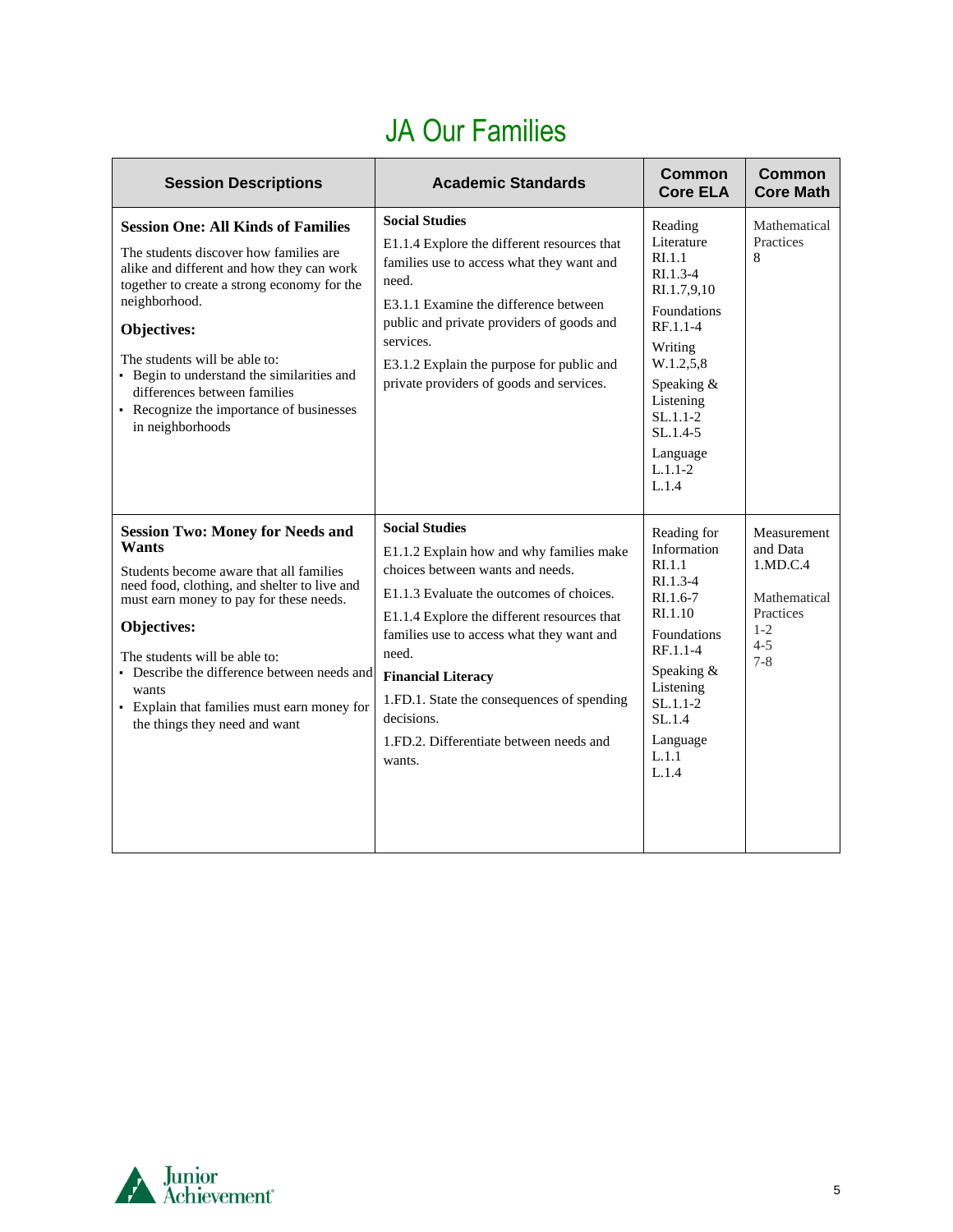#### JA Our Families

<span id="page-5-0"></span>

| <b>Session Descriptions</b>                                                                                                                                                                                                                                                                                                                                                                    | <b>Academic Standards</b>                                                                                                                                                                                                                                                                                                                                                                         | <b>Common</b><br><b>Core ELA</b>                                                                                                                                                                                           | <b>Common</b><br><b>Core Math</b>                                                                                                                        |
|------------------------------------------------------------------------------------------------------------------------------------------------------------------------------------------------------------------------------------------------------------------------------------------------------------------------------------------------------------------------------------------------|---------------------------------------------------------------------------------------------------------------------------------------------------------------------------------------------------------------------------------------------------------------------------------------------------------------------------------------------------------------------------------------------------|----------------------------------------------------------------------------------------------------------------------------------------------------------------------------------------------------------------------------|----------------------------------------------------------------------------------------------------------------------------------------------------------|
| <b>Session Three: Businesses All Around</b><br>the Neighborhood<br>Students learn how the needs and wants of<br>people<br>in a neighborhood create an opportunity for<br>entrepreneurs to start businesses.<br>Objectives:<br>The students will be able to:<br>• Define entrepreneur, goods, and services<br>• Interpret map symbols<br>• Identify the goods or services businesses<br>provide | <b>Social Studies</b><br>E2.1.2 Give examples of how people earn<br>income.<br>E3.1.1 Examine the difference between<br>public and private providers of goods and<br>services.<br>E3.1.2 Explain the purpose for public and<br>private providers of goods and services.<br><b>Financial Literacy</b><br>1.EI.1. Identify the different skills, training,<br>and tools required by different jobs. | <b>Foundations</b><br>RF.1.1-4<br>Reading for<br>Information<br>RI.1.1<br>$RI.1.3-4$<br>$RI.1.6-7$<br>RI.1.10<br>Writing<br>W.1.2,5,8<br>Speaking &<br>Listening<br>$SL.1.1-2$<br>SL.1.4<br>Language<br>$L.1.1-2$<br>L.1.4 | Measurement<br>and Data<br>1.MD.C.4<br>Mathematical<br>Practices<br>$1 - 2$<br>$5 - 8$                                                                   |
| <b>Session Four: Jobs All Around the</b><br>Neighborhood<br>Students learn that entrepreneurs create<br>businesses, which provide jobs for families.<br>Objectives:<br>The students will be able to:<br>• Identify the jobs people do<br>• Analyze their own skills to determine<br>ways they can support family members                                                                       | <b>Social Studies</b><br>E2.1.2 Give examples of how people earn<br>income.<br>E3.1.1 Examine the difference between<br>public and private providers of goods and<br>services.<br>E3.1.2 Explain the purpose for public and<br>private providers of goods and services.<br><b>Financial Literacy</b><br>1.EI.1. Identify the different skills, training,<br>and tools required by different jobs. | Foundations<br>RF.1.1-4<br>Reading for<br>Information<br>$RI.1.6-7$<br>Writing<br>W.1.5<br>Speaking &<br>Listening<br>$SL.1.1-2$<br>$SL.1.4-5$<br>Language<br>$L.1.1 - 2$<br>L.1.4                                         | Mathematical<br>Practices<br>$1 - 2$<br>$4 - 5$<br>$7 - 8$                                                                                               |
| <b>Session Five: A New Business</b><br>Students think like entrepreneurs and help<br>advertise a new business needed in the<br>neighborhood.<br>Objectives:<br>The students will be able to:<br>• Describe one of the entrepreneurial<br>characteristics-Satisfy a Need or Want                                                                                                                | <b>Social Studies</b><br>E2.1.2 Give examples of how people earn<br>income.<br>E3.1.1 Examine the difference between<br>public and private providers of goods and<br>services.<br>E3.1.2 Explain the purpose for public and<br>private providers of goods and services.<br><b>Financial Literacy</b><br>1.EI.1. Identify the different skills, training,<br>and tools required by different jobs. | <b>Foundations</b><br>RF.1.1-4<br>Reading for<br>Information<br>RI.1.1<br>RI.1.3-4<br>RI.1.6-7<br>RI.1.10<br>Writing<br>W.1.2,5,8<br>Speaking &<br>Listening<br>SL.1.1-2<br>SL.1.4<br>Language<br>$L.1.1-2$<br>L.1.4       | Operations in<br>Algebra<br>OA. 1 ELO<br>OA. . 6-7<br>Measurement<br>and Data<br>1.MD.C.4<br>Mathematical<br>Practices<br>2<br>$\overline{4}$<br>$7 - 8$ |

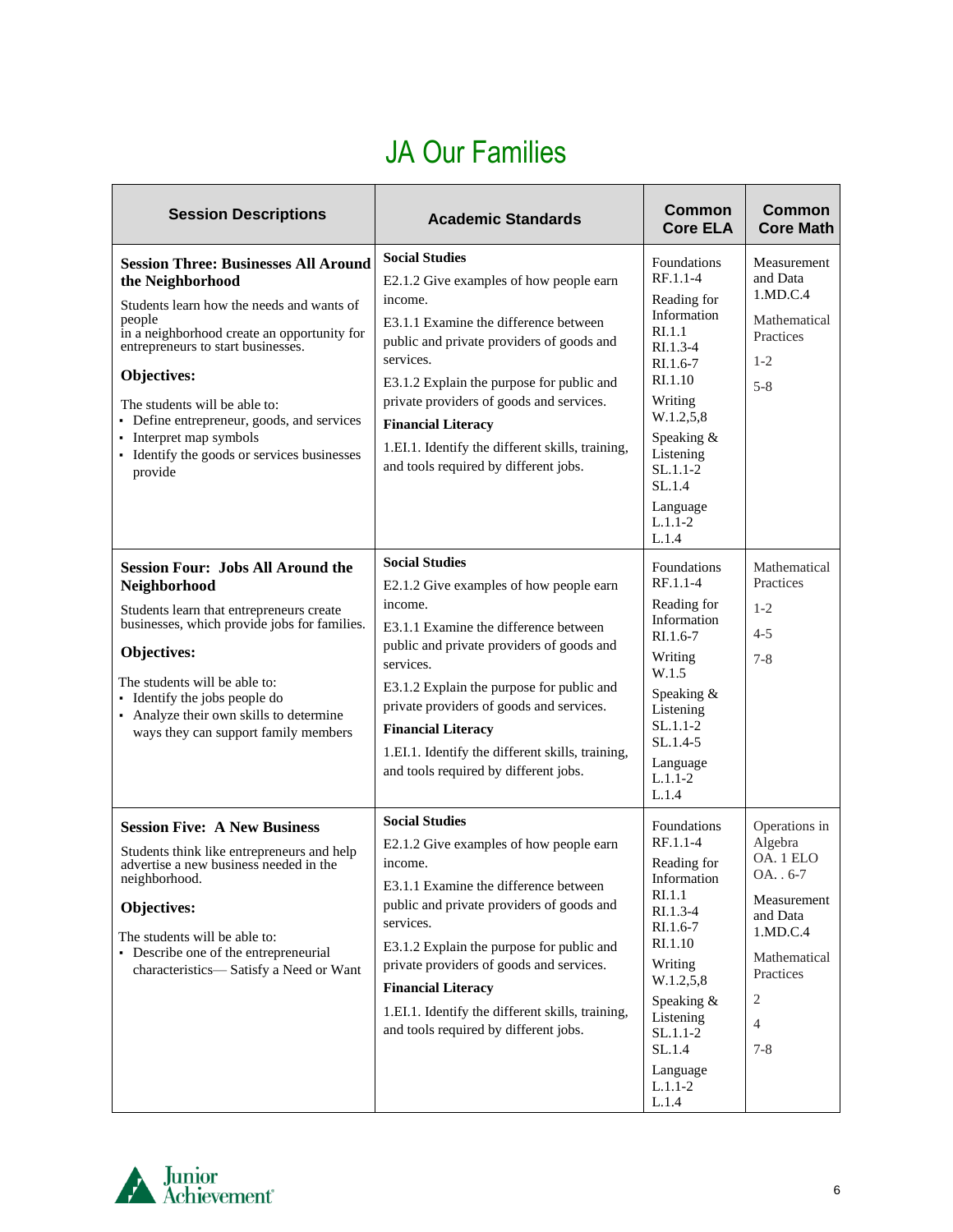# JA Our Community

| <b>Session Descriptions</b>                                                                                                                                                                                                                                                                                                                                                                               | <b>Social Studies Standards</b>                                                                                                                                                                                                                                                                                                                                                                                                                                                                                                                                                                                                                                                                                                                                                              | Common<br><b>Core ELA</b>                                                                                                                                                                                                              | <b>Common</b><br><b>Core Math</b>                                                                                                               |
|-----------------------------------------------------------------------------------------------------------------------------------------------------------------------------------------------------------------------------------------------------------------------------------------------------------------------------------------------------------------------------------------------------------|----------------------------------------------------------------------------------------------------------------------------------------------------------------------------------------------------------------------------------------------------------------------------------------------------------------------------------------------------------------------------------------------------------------------------------------------------------------------------------------------------------------------------------------------------------------------------------------------------------------------------------------------------------------------------------------------------------------------------------------------------------------------------------------------|----------------------------------------------------------------------------------------------------------------------------------------------------------------------------------------------------------------------------------------|-------------------------------------------------------------------------------------------------------------------------------------------------|
| <b>Session One: People in a Community</b><br><b>Working Together</b><br>Students learn what a community is and the<br>variety of jobs that people have in a<br>community.<br>Objectives:<br>The students will:<br>• Describe a community.<br>• State how people contribute to and benefit<br>from a community.<br>• Identify the variety of jobs in a community<br>and how each requires specific skills. | <b>Social Studies</b><br>C2.2.1 Explain the roles of people who help<br>govern different communities.<br>C2.2.2 Explain the basic function of laws in<br>the local community.<br><b>Financial Literacy</b><br>2.EI.1. Recognize that different jobs require<br>different skills, training, and tools.<br>2.EI.3. Recognize that people form<br>businesses to meet customers' needs while<br>generating income for themselves.                                                                                                                                                                                                                                                                                                                                                                | Reading<br>Literature<br>RL.2.1<br>RL.2.7<br>Reading for<br>Information<br>R <sub>L</sub> 2.1<br>$RL.2.4 - 5$<br>RI.7<br>Reading<br>Foundations<br>$RF.2.3-4$<br>Speaking<br>and<br>Listening<br>$SL.2.1 - 4$<br>Language<br>$L.2.1-6$ | Geometry<br>G.2.2<br>Mathematical<br>Practices<br>$\overline{4}$                                                                                |
| <b>Session Two: Sweet "O" Donuts</b><br>Students learn that workers who produce<br>goods and services earn money for their<br>work.<br>Objectives:<br>The students will:<br>• Define the terms produce, product,<br>production, goods, and services.<br>• Apply innovation to the production<br>process.<br>• Explain that people in a community earn<br>money by performing work.                        | <b>Social Studies</b><br>E1.2.1 Explain how and why members of a<br>community make choices among products<br>and services that have costs and benefits.<br>E2.3.1 Recognize how the economic<br>systems of groups are influenced by<br>community and cultural laws, values, and<br>customs.<br>E2.3.2 Identify examples of the variety of<br>resources (human capital, physical capital,<br>and natural resources) that are used to<br>produce goods and services.<br>E2.3.3 Explain why individuals and<br>businesses specialize and trade.<br><b>Financial Literacy</b><br>2.EI.1. Recognize that different jobs require<br>different skills, training, and tools.<br>2.EI.3. Recognize that people form<br>businesses to meet customers' needs while<br>generating income for themselves. | Reading<br>Foundations<br>RF.2.3-4<br>Writing<br>W.2.2<br>Speaking<br>and<br>Listening<br>$SL.2.1-6$<br>Language<br>$L.2.1-6$                                                                                                          | Operations<br>and<br>Algebraic<br>Thinking<br>OA.2.1<br>Numbers<br>Base Ten<br>NBT.2.1-2<br><b>NBT.2.5</b><br>Measurement<br>and Data<br>MD.2.7 |

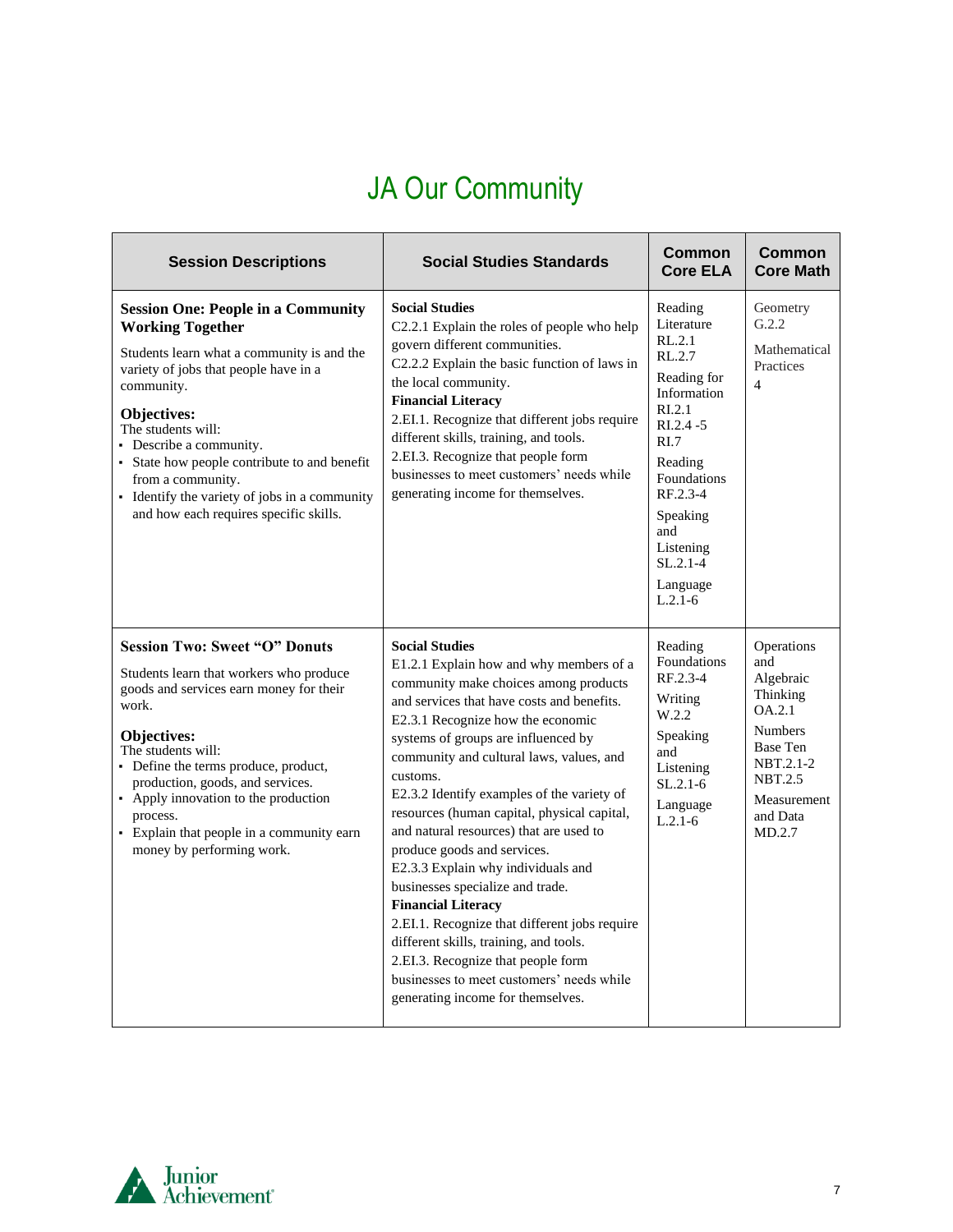# JA Our Community

| <b>Session Descriptions</b>                                                                                                                                                                                                                                                                                                                                                      | <b>Social Studies Standards</b>                                                                                                                                                                                                                                                                                                                                                                                                                                                           | <b>Common</b><br><b>Core ELA</b>                                                                                                                                                                                               | <b>Common</b><br><b>Core Math</b>                                                                                                                                                                                 |
|----------------------------------------------------------------------------------------------------------------------------------------------------------------------------------------------------------------------------------------------------------------------------------------------------------------------------------------------------------------------------------|-------------------------------------------------------------------------------------------------------------------------------------------------------------------------------------------------------------------------------------------------------------------------------------------------------------------------------------------------------------------------------------------------------------------------------------------------------------------------------------------|--------------------------------------------------------------------------------------------------------------------------------------------------------------------------------------------------------------------------------|-------------------------------------------------------------------------------------------------------------------------------------------------------------------------------------------------------------------|
| <b>Session Three: Business and</b><br><b>Government Jobs</b><br>Students explore how the money earned for<br>work moves through a community and the<br>impact that money has on people,<br>businesses, and government.<br>Objectives:<br>The students will:<br>• Locate businesses and identify<br>government careers<br>• Explain how taxation supports<br>government services. | <b>Social Studies</b><br>E3.2.1 Identify examples of the goods and<br>services that governments provide.<br>E3.2.2 Identify cost and benefits of publicly<br>owned services.<br><b>Financial Literacy</b><br>2.SS.5. Give an example of how local<br>government uses tax revenues.<br>2.EI.1. Recognize that different jobs require<br>different skills, training, and tools.                                                                                                             | Reading for<br>Information<br>RI.2.1<br>$RL.2.4 - 5$<br>R <sub>L</sub> 7<br>Reading<br>Foundations<br>RF.2.3-4<br>Speaking<br>and<br>Listening<br>$SL.2.1-4$<br>Language<br>$L.2.1-6$                                          | Operations<br>and<br>Algebraic<br>Thinking<br>OA.2.1<br>Mathematical<br>Practices<br>$1 - 2$<br>$4 - 5$<br>8                                                                                                      |
| The Session Four: Let's Vote!<br>Students participate in a decision that<br>benefits their community. They vote to<br>express their choice and to determine the<br>will of the majority.<br>Objectives:<br>The students will:<br>• Apply a decision-making process.<br>• Recognize voting as a way responsible<br>citizens act and contribute to meet a<br>community's needs.    | <b>Social Studies</b><br>C1.2.1 Recognize the key ideal of public or<br>common good within the context of the<br>community.<br>C1.2.2 Apply the key ideal of the public or<br>common good to uphold rights and<br>responsibilities within the context of the<br>school.                                                                                                                                                                                                                   | Reading<br>Foundations<br>RF.2.3<br>Writing<br>W.2.2<br>$W.2.7-8$<br>Speaking<br>and<br>Listening<br>$SL.2.1-6$<br>Language<br>L.2.1                                                                                           | Measurement<br>and Data<br>MD.2.7<br>MD.2.9<br>Mathematical<br>Practices<br>$\overline{2}$<br>$\overline{\mathcal{A}}$                                                                                            |
| <b>Session Five: Money Moves in a</b><br><b>Community</b><br>Students learn about money and how it<br>moves through a community.<br>Objectives:<br>The students will:<br>• Identify coins and money terms.<br>• Describe how money flows through a<br>community's economy.                                                                                                       | <b>Social Studies</b><br>C1.2.3 Explain some basic functions<br>(establish order, provide security,<br>accomplish common goals) of local<br>government<br>C1.2.4 Explore and give examples of<br>services (e.g., police and fire protection,<br>maintenance of roads, snow removal, etc.)<br><b>Financial Literacy</b><br>2.SS.1. Explain how saving money can<br>improve financial well-being.<br>2.SS.4. Demonstrate how to allocate income<br>for spending, saving, and sharing goals. | Reading<br>Literature<br>RL.2.1<br>RL.2.4<br>RL.2.7<br>Reading for<br>Information<br>RI.2.1<br>$RI.2.3 - 5$<br>RI.7<br>Reading<br>Foundations<br>RF.2.3<br>Speaking<br>and<br>Listening<br>$SL.2.1-4$<br>Language<br>$L.2.1-6$ | Operations<br>and<br>Algebraic<br>Thinking<br>OA.2.1<br><b>Numbers</b><br><b>Base Ten</b><br>NBT.2.1-2<br>NBT.2.5<br>Measurement<br>and Data<br>MD.2.7<br>MD.2.9<br>Mathematical<br>Practices<br>$1-2$<br>$5 - 7$ |

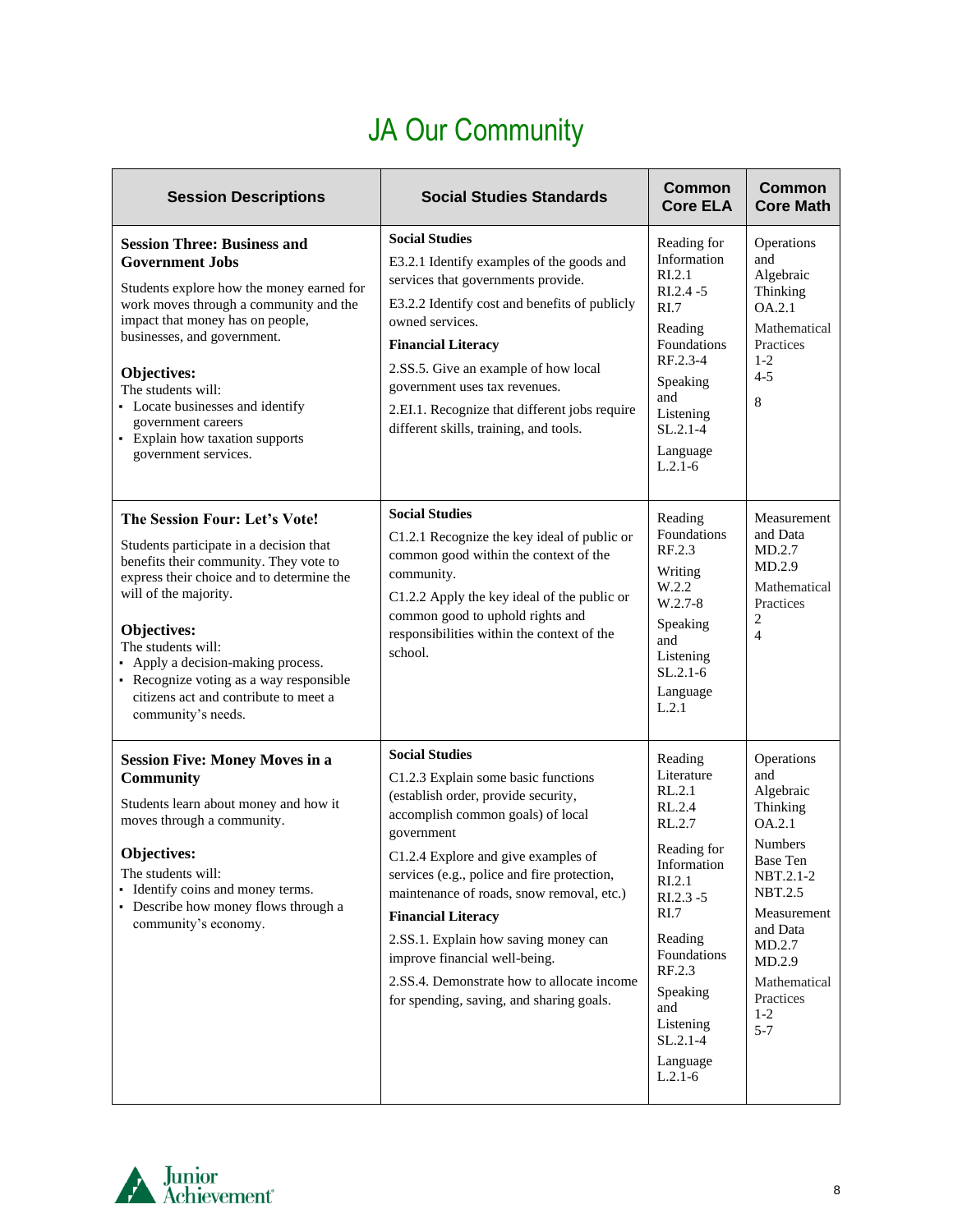# JA Our City

<span id="page-8-0"></span>

| <b>Session Descriptions</b>                                                                                                                                                                                                                                                                                                                                    | <b>Academic Standards</b>                                                                                                                                                                                                                                                                                                                                                                                               | <b>Common</b><br><b>Core ELA</b>                                                                                                                                                                                              | Common<br><b>Core Math</b>                                                                                                                     |
|----------------------------------------------------------------------------------------------------------------------------------------------------------------------------------------------------------------------------------------------------------------------------------------------------------------------------------------------------------------|-------------------------------------------------------------------------------------------------------------------------------------------------------------------------------------------------------------------------------------------------------------------------------------------------------------------------------------------------------------------------------------------------------------------------|-------------------------------------------------------------------------------------------------------------------------------------------------------------------------------------------------------------------------------|------------------------------------------------------------------------------------------------------------------------------------------------|
| <b>Session One: Earn, Save, Spend, and</b><br><b>Donate</b><br>Knowing we have four choices with money<br>helps people reach personal goals and dreams<br>and helps keep cities alive and healthy.<br><b>Objectives:</b><br>The students will be able to:<br>Describe the four choices we have<br>with money.<br>Define deposits and withdrawals.              | <b>Social Studies</b><br>E2.3.4 Explain the role of money in making<br>exchange easier.<br><b>Financial Literacy</b><br>3.SS.1. Show how saving money can improve<br>financial well-being.<br>3.SS.2. Categorize types of household<br>expenses and sources of income.<br>3.SS.3. Describe ways that people can<br>decrease expenses to save more of their<br>income.                                                   | Reading for<br>Information<br>RI.3.4-5<br>Reading<br>Foundations<br>RF.3.3-4<br>Writing<br>$W.3.2$ ELO<br>$W.3.7 - 8^{ELO}$<br>Speaking and<br>Listening<br>SL.3.1<br>SL.3.3<br>SL.3.6<br>Language<br>L.3.1<br>L.3.3<br>L.3.4 | Measurement<br>and Data<br>MD.3.4<br>MD.3.5<br>MD.3.6<br>Mathematical<br>Practices<br>$1 - 8$                                                  |
| <b>Session Two: Invisible Money</b><br>Students learn about the different forms of<br>money and how people use them to pay for<br>goods and services.<br>Objectives:<br>The students will be able to:<br>Define goods and services.<br>Explain how people spend money.<br>• Recognize methods of payment and whether<br>they are readily visible or invisible. | <b>Social Studies</b><br>E2.3.4 Explain the role of money in making<br>exchange easier.<br><b>Financial Literacy</b><br>3.EI.7. Give examples of local businesses.<br>3.EI.8. Describe how people form businesses<br>to meet customers' needs while generating<br>income for themselves.                                                                                                                                | Reading for<br>Information<br>$RI.3.1 - 5$<br>Reading<br>Foundations<br>RF.3.3-4<br>Writing<br>$W.3.7 - 8ELO$<br>Speaking and<br>Listening<br>$SL.3.1-4$<br>SL.3.6<br>Language<br>L.3.1<br>$L.3.3-4$                          | Operations<br>and<br>Algebraic<br>Thinking<br>OA.3.8<br>OA.3.9<br>Mathematical<br>Practices<br>$1 - 8$                                         |
| <b>Session Three: How Do I Become an</b><br>Entrepreneur?<br>When entrepreneurs create businesses, they<br>help keep cities alive and healthy.<br>Objectives:<br>The students will be able to:<br>Define entrepreneur, producer, and<br>consumer.<br>Explain the need for a business plan.<br>٠<br>Discuss the ways in which entrepreneurs<br>help a city.     | <b>Financial Literacy</b><br>3.EI.3. Distinguish how different jobs require<br>different skills, training, and tools.<br>3.EI.4. Give an example of how an<br>individual's interests, knowledge, and abilities<br>can affect job and career choice.<br>3.EI.7. Give examples of local businesses.<br>3.EI.8. Describe how people form businesses<br>to meet customers' needs while generating<br>income for themselves. | Reading for   Operations<br>Information<br>RI.3.1-5<br>Reading<br>Foundations<br>RF.3.3-4<br>Speaking<br>and<br>Listening<br>$SL.3.1-3$<br>SL.3.6<br>Language<br>L.3.1<br>$L.3.3-4$                                           | and<br>Algebraic<br>Thinking<br>OA.3.8<br><b>Numbers</b><br><b>Base Ten</b><br><b>NBT.3.2</b><br>Mathematical<br>Practices<br>$1-2$<br>$4 - 8$ |

\*ELO- Indicates a skill best supported by an Extended Learning Opportunity

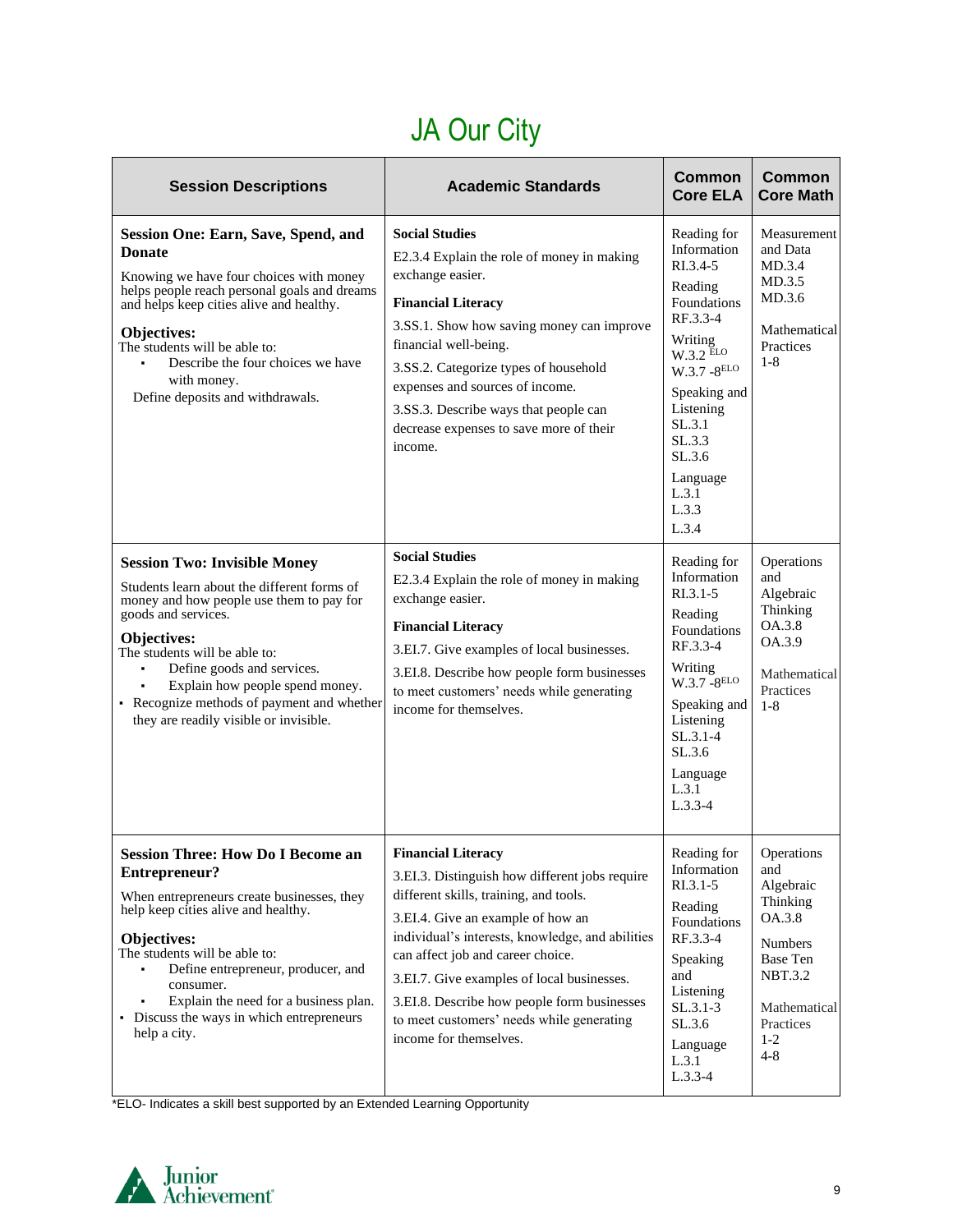# JA Our City

| <b>Session Descriptions</b>                                                                                                                                                                                                                                                                                                                                                                                                                                                                                                                                                                                                                   | <b>Academic Standards</b>                                                                                                                                                                                                                                                                                                                                                                                                                   | Common<br>Core<br><b>ELA</b>                                                                                                                                                                              | <b>Common</b><br>Core<br><b>Math</b>                                                                                                 |
|-----------------------------------------------------------------------------------------------------------------------------------------------------------------------------------------------------------------------------------------------------------------------------------------------------------------------------------------------------------------------------------------------------------------------------------------------------------------------------------------------------------------------------------------------------------------------------------------------------------------------------------------------|---------------------------------------------------------------------------------------------------------------------------------------------------------------------------------------------------------------------------------------------------------------------------------------------------------------------------------------------------------------------------------------------------------------------------------------------|-----------------------------------------------------------------------------------------------------------------------------------------------------------------------------------------------------------|--------------------------------------------------------------------------------------------------------------------------------------|
| <b>Session Four: Money Choices Make</b><br>the City Go Round<br>Money choices encourage economic<br>exchange within a city. This happens when<br>money travels back and forth among<br>consumers, businesses, and the city<br>government. Economic exchange is<br>important for keeping a city functioning and<br>vital.<br>Objectives:<br>The students will be able to:<br>Demonstrate the importance of<br>$\blacksquare$<br>money in everyday life.<br>Describe how money flows through<br>٠<br>a city's economy.<br>Explain taxes and how the city<br>٠<br>government uses the money to pay<br>for the goods and services it<br>provides. | <b>Social Studies</b><br>E3.2.1 Identify examples of the goods and<br>services that governments provide.<br>E3.2.2 Identify cost and benefits of publicly<br>owned services.<br><b>Financial Literacy</b><br>3.SS.4. Give an example of how the state<br>government uses tax revenues.<br>3.SS.5. List reasons why people keep money<br>in banks and credit unions.<br>K.FD.1. Demonstrate spending by trading<br>money for something else. | Reading for<br>Information<br>R <sub>L</sub> 3.1<br>$R1.3.3-6$<br>Reading<br>Foundations<br>RF.3.3-4<br>Speaking<br>and<br>Listening<br>$SL.3.1-3$<br>SL.3.6<br>Language<br>L.3.1<br>L.3.3<br>L.3.4       | Operations in<br>Algebra<br>OA.3.8<br>OA.3.9<br><b>Numbers Base</b><br>Ten<br><b>NBT.3.2</b><br>Mathematical<br>Practices<br>$1 - 8$ |
| <b>Session Five: Let's Build a City</b><br>A healthy city is built on the money choices<br>of consumers, businesses, and the<br>government. A city thrives when these<br>sectors of the economy earn, save, spend,<br>and donate.<br>Objectives:<br>The students will be able to:<br>• Describe how personal choices make a<br>city a good place to live, work, play, and<br>go to school.                                                                                                                                                                                                                                                    | <b>Social Studies</b><br>E1.3.1 Identify the costs and benefits of<br>individual choices.<br>E1.3.2 Identify positive and negative<br>incentives that influence the decisions people<br>make.<br>E.1.3.3 Describe how individual choices are<br>influenced by various cultural norms.                                                                                                                                                       | Reading for<br>Information<br>R <sub>L</sub> 3.1<br>$R1.3.3-6$<br>Reading<br>Foundations<br>RF.3.3-4<br>Writing<br>W.3.2<br>Speaking<br>and<br>Listening<br>$SL.3.1-3$<br>SL.3.6<br>Language<br>L.3.1.3.4 | Operations in<br>Algebra<br>OA.3.8<br><b>Numbers Base</b><br>Ten<br><b>NBT.3.2</b><br>Mathematical<br>Practices<br>$1 - 7$           |

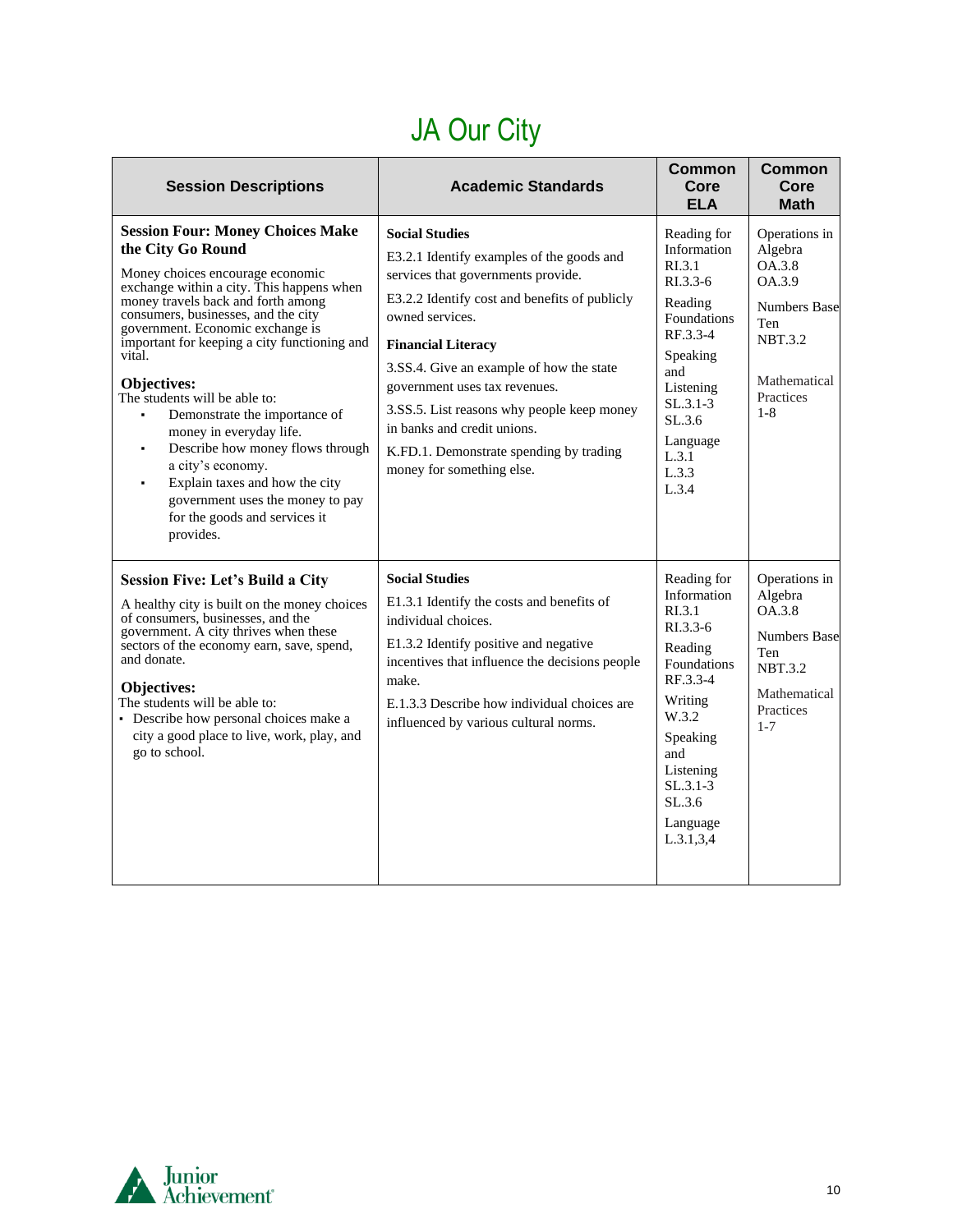## JA Our Region

<span id="page-10-0"></span>

| <b>Session Details</b>                                                                                                                                                                                                                                                                                                                                                                                                                                                | <b>Academic Standards</b>                                                                                                                                                                                                                                                                                                                                                                                                                                                                       | Common<br><b>Core ELA</b>                                                                                                                                                                            | <b>Common</b><br><b>Core Math</b>                                |
|-----------------------------------------------------------------------------------------------------------------------------------------------------------------------------------------------------------------------------------------------------------------------------------------------------------------------------------------------------------------------------------------------------------------------------------------------------------------------|-------------------------------------------------------------------------------------------------------------------------------------------------------------------------------------------------------------------------------------------------------------------------------------------------------------------------------------------------------------------------------------------------------------------------------------------------------------------------------------------------|------------------------------------------------------------------------------------------------------------------------------------------------------------------------------------------------------|------------------------------------------------------------------|
| <b>Session One: Be an Entrepreneur</b><br>Students explore well-known businesses by matching<br>entrepreneurs to their businesses, and identifying their<br>own entrepreneurial traits.<br>Objectives:<br>The students will be able to:<br>• Recognize the impact entrepreneurs have on a<br>region<br>• Apply traits that are common to successful<br>entrepreneurs to their own skills and abilities                                                                | <b>Financial Literacy</b><br>4.EI.1. Analyze how different jobs require different<br>skills, training, and tools.<br>4.EI.2. Explain how an individual's interests,<br>knowledge, and abilities can affect job and career<br>choice.<br>4.EI.3. Research jobs related to a career of interest.<br>4.EI.4. Classify the types of businesses run by local<br>entrepreneurs.<br>4.EI.5. Describe how people form businesses to<br>meet customers' needs while generating income for<br>themselves. | Reading for<br>Information<br>$RI.4.1-2$<br>RI.4.4<br>RI.4.7<br>Reading<br>Foundations<br>RF.4.3-4<br>Speaking and<br>Listening<br>SL.4.1<br>SL.4.3<br>Language<br>$L.4.3 - 4$<br>L.4.6              | Mathematical<br>Practices<br>$1-2$<br>$4 - 7$                    |
| <b>Session Two: Resources-Tools for Entrepreneurs</b><br>Students are introduced to resources and, working in<br>teams, use this information to create new businesses.<br>Objectives:<br>The students will be able to:<br>• Define natural, human, and capital resources<br>• Describe how products and services use resources                                                                                                                                        | <b>Social Studies</b><br>E2.4.2 Identify the basic elements of Washington<br>state's economic system, including agriculture,<br>businesses, industry, natural resources, and labor.<br>E2.4.3 Identify examples of the variety of resources<br>(human capital, physical capital, and natural<br>resources) that are used to produce goods and<br>services in Washington state.<br>E2.4.4 Explain why individuals and businesses<br>specialize and trade in Washington state.                    | Reading for<br>Information<br>RI.4.4<br>RI.4.7<br>Reading<br>Foundations<br>RF.4.3-4<br>Writing<br>W.4.2<br>W.4.8<br>Speaking and<br>Listening<br>$SL.4.1-5$<br>Language<br>$L.4.3 - 4$<br>$L.4.1-6$ | Mathematical<br>Practices<br>$1 - 2$<br>$4 - 8$                  |
| <b>Session Three: Hot Dog Stand Game</b><br>Students learn the fundamental tasks performed by a<br>business owner by playing the Hot Dog Stand game<br>and tracking their revenue and expenses.<br>Objectives:<br>The students will be able to:<br>Track the revenue and expenses of a business<br>• Identify the fundamental tasks required to run a<br>business<br>• Explain the importance of keeping an accurate<br>account of a business's financial information | <b>Social Studies</b><br>E1.4.2 Compare the costs and benefits of individual<br>choices.<br><b>Financial Literacy</b><br>4.FD.6. Explain how limited personal financial<br>resources affect the choices people make.<br>4.FD.7. Make a decision based on the description of<br>an acceptable outcome.<br>4.FD.8. Construct a plan to achieve a specific,<br>measurable goal.                                                                                                                    | Reading for<br>Information<br>RI.4.2-4<br>RI.4.7<br>Reading<br>Foundations<br>RF.4.3-4<br>Speaking and<br>Listening<br>SL.4.1<br>SL.4.3<br>Language<br>L.4.1<br>$L.4.3-6$                            | <b>NBT 4.4</b><br>NF.4.7<br>Mathematical<br>Practices<br>$1 - 7$ |

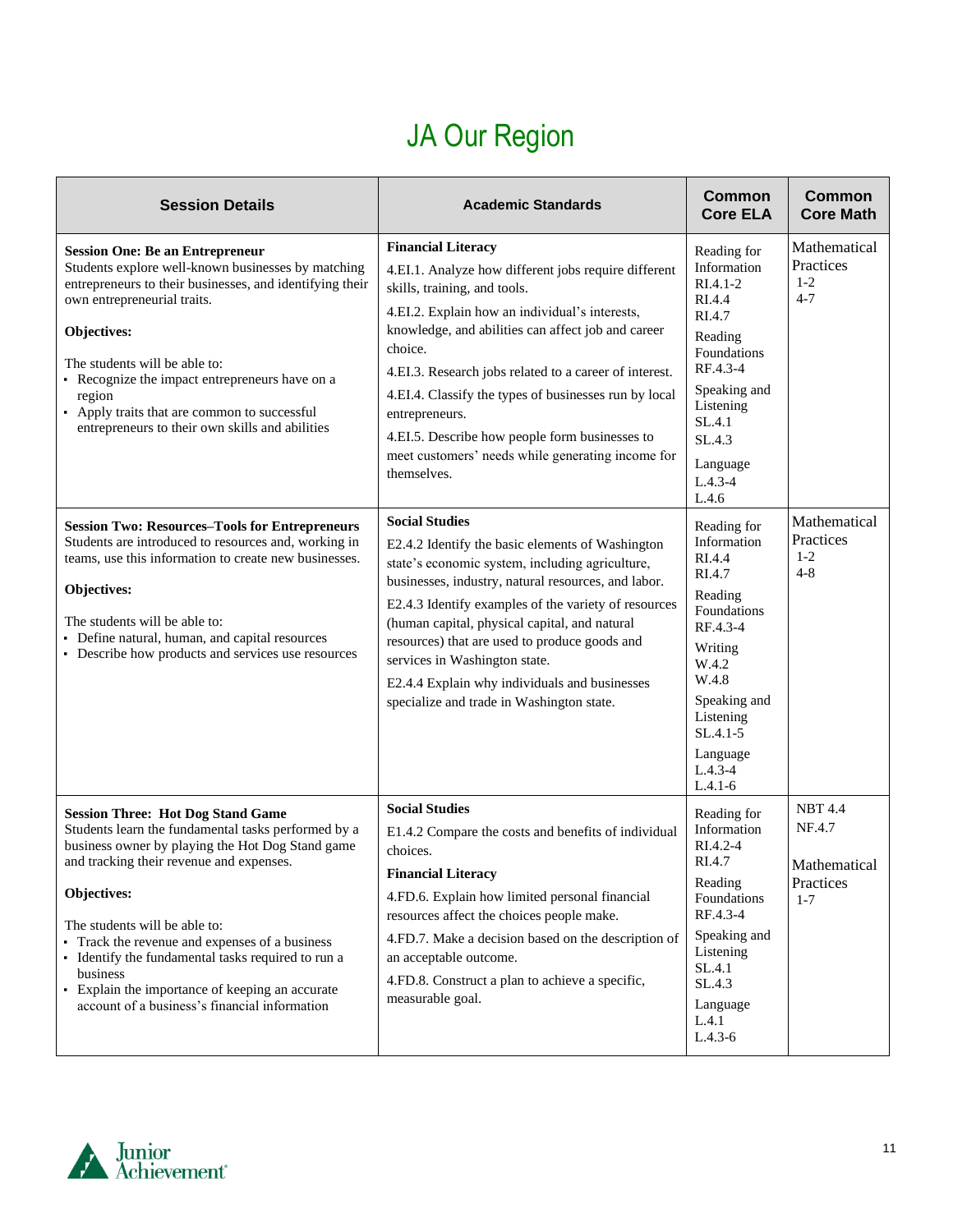# JA Our Region

| <b>Session Details</b>                                                                                                                                                                                                                                                                                                                                                                                                                                      | <b>Academic Standards</b>                                                                                                                                                                                                                                                                                                                                                                                                                                                                                                                                                                   | <b>Common</b><br><b>Core ELA</b>                                                                                                                                                                                                                | Common<br><b>Core Math</b>                                        |
|-------------------------------------------------------------------------------------------------------------------------------------------------------------------------------------------------------------------------------------------------------------------------------------------------------------------------------------------------------------------------------------------------------------------------------------------------------------|---------------------------------------------------------------------------------------------------------------------------------------------------------------------------------------------------------------------------------------------------------------------------------------------------------------------------------------------------------------------------------------------------------------------------------------------------------------------------------------------------------------------------------------------------------------------------------------------|-------------------------------------------------------------------------------------------------------------------------------------------------------------------------------------------------------------------------------------------------|-------------------------------------------------------------------|
| <b>Session Four: Entrepreneurs Solve</b><br><b>Problems</b><br>Students journey through the complex world of<br>business problem solving by brainstorming ideas and<br>by determining the price, advertising, and supply for a<br>new business using the Problem-Solver Catcher.<br>Objectives:<br>The students will be able to:<br>• Demonstrate the problem-solving process<br>• Identify the potential risks and rewards in making<br>business decisions | <b>Social Studies</b><br>E1.4.2 Compare the costs and benefits of individual<br>choices.<br><b>Financial Literacy</b><br>4.EI.1. Analyze how different jobs require different<br>skills, training, and tools.<br>4.EI.2. Explain how an individual's interests,<br>knowledge, and abilities can affect job and career<br>choice.<br>4.EI.3. Research jobs related to a career of interest.<br>4.EI.4. Classify the types of businesses run by local<br>entrepreneurs.<br>4.EI.5. Describe how people form businesses to<br>meet customers' needs while generating income for<br>themselves. | Reading for<br>Information<br>R <sub>I.4.1</sub><br>$RI.4.3-4$<br>RI.4.7<br>Reading<br>Foundations<br>RF.4.3-4<br>Writing<br>W.4.2<br>W.4.8<br>Speaking and<br>Listening<br>$SL.4.1 - 2$<br>SL.4.4<br>Language<br>L.4.1<br>$L.4.3 - 4$<br>L.4.6 | Mathematical<br>Practices<br>$1 - 2$<br>$\overline{4}$<br>$6 - 7$ |
| <b>Session Five: Entrepreneurs Go Global</b><br>Students demonstrate the supply chain by working in<br>teams to build a sticker-sheet computer.<br>Objectives:<br>The students will be able to:<br>• Apply the supply chain to a manufacturing example<br>• Explain how resource providers, businesses, and<br>consumers are interdependent                                                                                                                 | <b>Social Studies</b><br>E1.4.2 Compare the costs and benefits of individual<br>choices.<br><b>Financial Literacy</b><br>4.EI.1. Analyze how different jobs require different<br>skills, training, and tools.<br>4.EI.2. Explain how an individual's interests,<br>knowledge, and abilities can affect job and career<br>choice.<br>4.EI.3. Research jobs related to a career of interest.<br>4.EI.4. Classify the types of businesses run by local<br>entrepreneurs.<br>4.EI.5. Describe how people form businesses to<br>meet customers' needs while generating income for<br>themselves. | Reading for<br>Information<br>$RIA.3-4$<br>RI.4.7<br>Reading<br>Foundations<br>RF.4.3-4<br>Speaking and<br>Listening<br>$SL.4.1 - 4$<br>Language<br>L.4.1<br>$L.4.3 - 4$<br>L.4.6                                                               | <b>NA</b>                                                         |

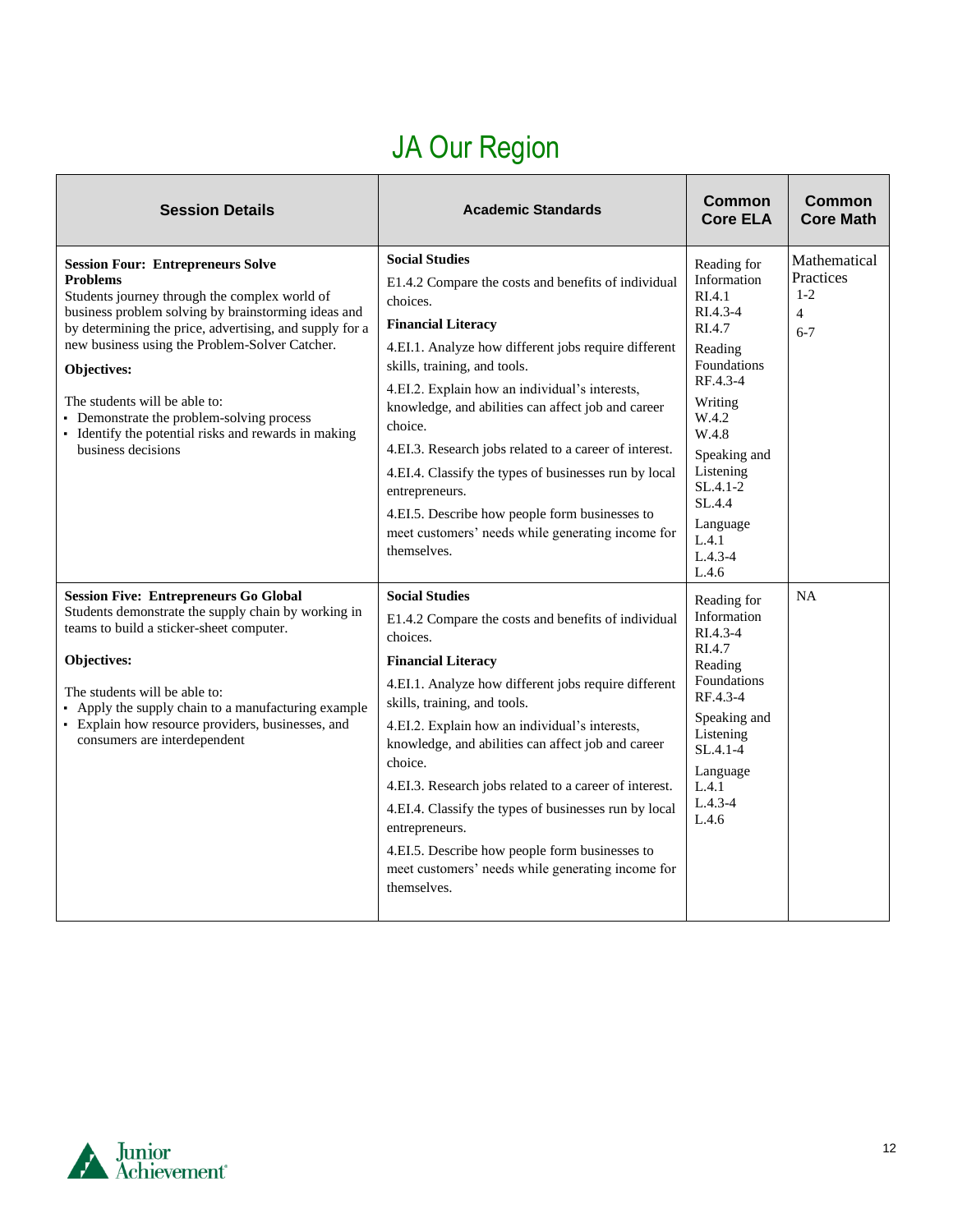## JA Our Nation

| <b>Session Details</b>                                                                                                                                                                                                                                                                                                                                                         | <b>Academic Standards</b>                                                                                                                                                                                                                                                                                                                                                                                                                                                                                                                                                                                                                                                                                                                                  | <b>Common Core</b><br><b>English Language</b><br><b>Arts</b>                                                                                                                                                  | <b>Common Core</b><br>Math                                                               |
|--------------------------------------------------------------------------------------------------------------------------------------------------------------------------------------------------------------------------------------------------------------------------------------------------------------------------------------------------------------------------------|------------------------------------------------------------------------------------------------------------------------------------------------------------------------------------------------------------------------------------------------------------------------------------------------------------------------------------------------------------------------------------------------------------------------------------------------------------------------------------------------------------------------------------------------------------------------------------------------------------------------------------------------------------------------------------------------------------------------------------------------------------|---------------------------------------------------------------------------------------------------------------------------------------------------------------------------------------------------------------|------------------------------------------------------------------------------------------|
| <b>Session One: Free to Choose Your</b><br><b>Work or Business</b><br>Students are introduced to the nation's free<br>market system and how it supports<br>businesses and careers.<br>Objectives:<br>The students will be able to:<br>• Identify the characteristics of a free market<br>economy<br>• Explain how pricing guides economic<br>decisions                         | <b>Social Studies</b><br>E2.5.1 Describe how colonial American economic<br>systems worked.<br>E2.5.2 Identify examples of the variety of<br>resources (human capital, physical capital, and<br>natural resources) that are used to produce goods<br>and services.<br>E2.5.3 Explain why individuals and businesses<br>specialize and trade.<br>E2.5.4 Explain the relationship between<br>investment in human capital, productivity, and<br>future incomes.<br><b>Financial Literacy</b><br>5.FD.2. Compare the benefits of financial<br>responsibility with the consequences of financial<br>irresponsibility.<br>5.FD.3. Predict how influences such as current<br>fashion trends, peer pressure, and procrastination<br>can affect financial decisions. | Reading for Information<br>$RI.5.1-2$<br>RI.5.4<br>RI.5.7<br>Reading Foundations<br>RF.5.3-4<br>Speaking and Listening<br>$SL.5.1-4$<br>SL.5.6<br>Language<br>$L.5.1 - 5$                                     | Operations and<br>Algebraic Thinking<br>OA.5.2<br>Numbers Base Ten<br>NBT.5.6-7          |
| <b>Session Two: Innovation Nation</b><br>Students experience how entrepreneurial<br>thinking can spur new businesses and the<br>opportunity for future income.<br>Objectives:<br>The students will be able to:<br>• Define entrepreneur and entrepreneurship<br>• Describe resources and how entrepreneurs<br>use them<br>Explore STEM skills and the process of<br>innovation | <b>Financial Literacy</b><br>5.I.1. Describe what a company is and what it<br>does.                                                                                                                                                                                                                                                                                                                                                                                                                                                                                                                                                                                                                                                                        | Reading for Information<br>$RI.5.1-2$<br>RI.5.4<br>RI.5.7<br><b>Reading Foundations</b><br>RF.5.3-4<br>Writing<br>WS.5.2<br>WS.5.4<br>Speaking and Listening<br>$SL.5.1-4$<br>SL.5.6<br>Language<br>$L.5.1-5$ | Operations and<br>Algebraic Thinking<br>CC.2.2.5.A.1<br>Numbers Base Ten<br>CC.2.1.5.B.2 |
| <b>Session Three: Career Quest</b><br>Students learn about career clusters.<br>Objectives:<br>The students will be able to:<br>• Examine career groupings and the skills<br>necessary for a variety of careers.                                                                                                                                                                | <b>Financial Literacy</b><br>5.EI. Explore job and career options.                                                                                                                                                                                                                                                                                                                                                                                                                                                                                                                                                                                                                                                                                         | Reading for Information Numbers Base Ten<br>$RI.5.1-2$<br>RI.5.4<br>RI.5.7<br><b>Reading Foundations</b><br>RF.5.3-4<br>Speaking and Listening<br>$SL.5.1-4$<br>SL.5.6<br>Language<br>$L.5.1-5$               | CC.2.1.5.B.2                                                                             |

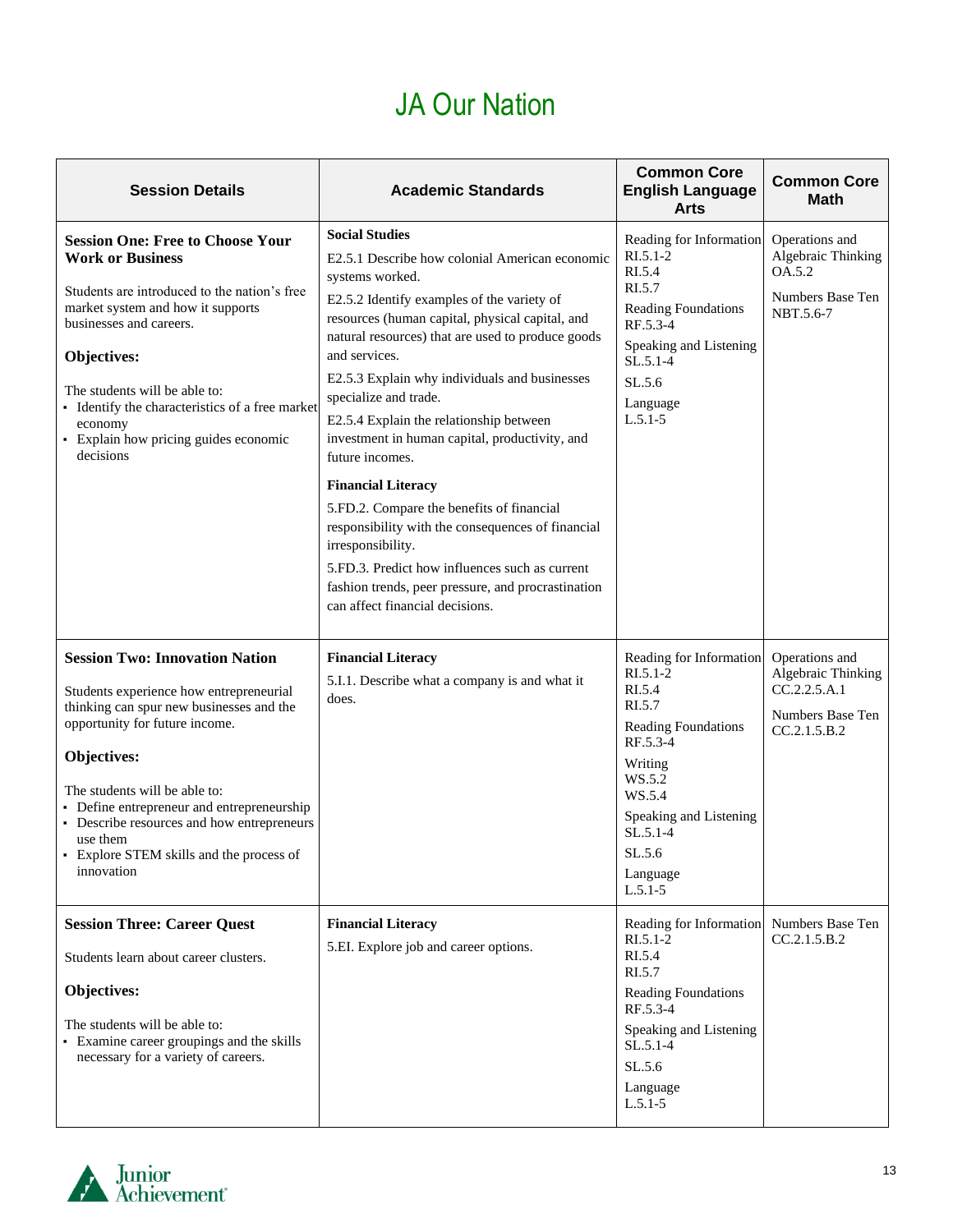## JA Our Nation

| <b>Session Details</b>                                                                                                                                                                                                                                             | <b>Academic Standards</b>                                                                                                                                                                                                                                                                                                                                                                                                            | <b>Common Core</b><br><b>English Language</b><br><b>Arts</b>                                                                                                                                                    | <b>Common Core</b><br><b>Math</b>                                                        |
|--------------------------------------------------------------------------------------------------------------------------------------------------------------------------------------------------------------------------------------------------------------------|--------------------------------------------------------------------------------------------------------------------------------------------------------------------------------------------------------------------------------------------------------------------------------------------------------------------------------------------------------------------------------------------------------------------------------------|-----------------------------------------------------------------------------------------------------------------------------------------------------------------------------------------------------------------|------------------------------------------------------------------------------------------|
| <b>Session Four: Get and Keep the Job!</b><br>Students examine important work-readiness<br>and behavioral skills needed for career<br>success.<br><b>Objectives:</b><br>The students will be able to:<br>• Identify the soft skills wanted by today's<br>employers | <b>Financial Literacy</b><br>5.FD.16. Categorize the types of rights and<br>responsibilities typically found in employee<br>handbooks.                                                                                                                                                                                                                                                                                               | Reading for Information<br>$RI.5.1-2$<br>RI.5.4<br>RI.5.7<br><b>Reading Foundations</b><br>RF.5.3-4<br>Writing<br>WS.5.2<br>WS.5.4<br>Speaking and Listening<br>$SL.5.1-4$<br>SL.5.6<br>Language<br>$L.5.1 - 5$ | Operations and<br>Algebraic Thinking<br>CC.2.2.5.A.1<br>Numbers Base Ten<br>CC.2.1.5.B.2 |
| <b>Session Five: Global Connections</b><br>Students explore how the United States is<br>connected to the global economy.<br>Objectives:<br>The students will be able to:<br>• Discuss why businesses specialize and<br>trade<br>• Define opportunity cost          | <b>Social Studies</b><br>E2.5.3 Explain why individuals and businesses<br>specialize and trade.<br>E2.5.4 Explain the relationship between<br>investment in human capital, productivity, and<br>future incomes.<br><b>Financial Literacy</b><br>5.FD.10. Determine the cost of achieving a<br>financial goal.<br>5.FD.11. Evaluate the results of a financial<br>decision.<br>5.I.1. Describe what a company is and what it<br>does. | Reading for Information<br>$RI.5.1-2$<br>RI.5.4<br>RI.5.7<br>Reading Foundations<br>RF.5.3-4<br>Speaking and Listening<br>$SL.5.1-4$<br>SL.5.6<br>Language<br>$L.5.1 - 5$                                       | <b>NA</b>                                                                                |
| <b>Optional Supplement: Business</b><br>Organization<br>Students examine entrepreneurship, free<br>enterprise, and business organization.<br>Objectives:<br>The students will be able to:<br>• Identify three basic ways businesses are<br>organized.              | <b>Social Studies</b><br>E2.5.3 Explain why individuals and businesses<br>specialize and trade.<br><b>Financial Literacy</b><br>5.I.1. Describe what a company is and what it<br>does.                                                                                                                                                                                                                                               | Speaking and Listening<br>$SL.5.1-4$<br>Language<br>L.5.1,5                                                                                                                                                     | <b>NA</b>                                                                                |

<span id="page-13-0"></span>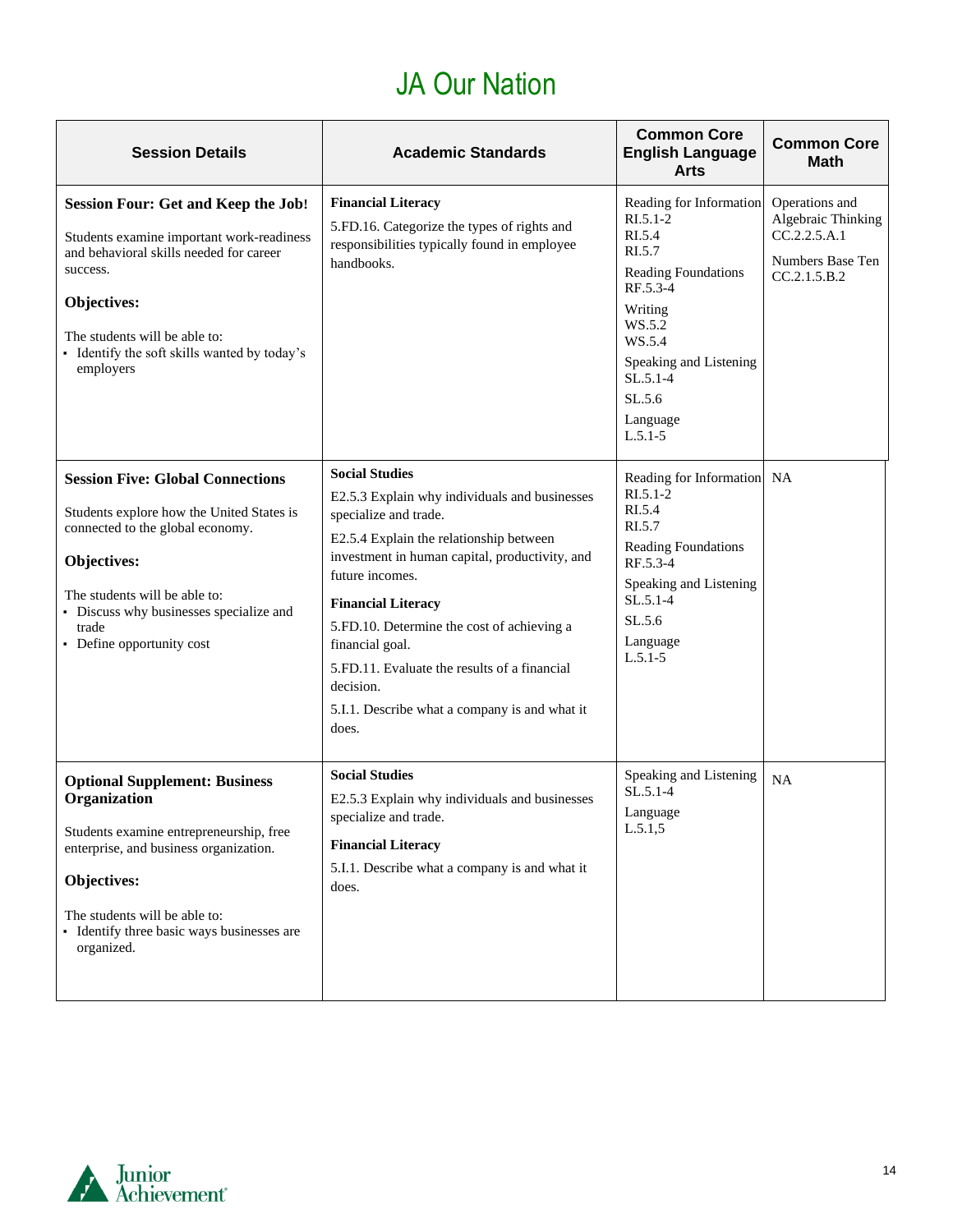## JA More than Money

<span id="page-14-0"></span>

| <b>Session Descriptions</b>                                                                                                                                                                                                                                                                                                                                                                                                                                                      | <b>Academic Standards</b>                                                                                                                                                                                                                                                                                                                                                                                                                                                                                                                       | <b>Common</b><br><b>Core ELA</b>                                                                                                                                                         | Common<br><b>Core Math</b>                                                                                                                           |
|----------------------------------------------------------------------------------------------------------------------------------------------------------------------------------------------------------------------------------------------------------------------------------------------------------------------------------------------------------------------------------------------------------------------------------------------------------------------------------|-------------------------------------------------------------------------------------------------------------------------------------------------------------------------------------------------------------------------------------------------------------------------------------------------------------------------------------------------------------------------------------------------------------------------------------------------------------------------------------------------------------------------------------------------|------------------------------------------------------------------------------------------------------------------------------------------------------------------------------------------|------------------------------------------------------------------------------------------------------------------------------------------------------|
| <b>Session One: The Money Garden</b><br>Students explore money-management skills and<br>become familiar with the key differences between<br>earning, saving, and spending. They learn that money<br>can be saved in a financial institution, such as a bank<br>or a credit union, and how that money can earn<br>interest.<br>Objectives:<br>The students will be able to:<br>• Identify the role of money in everyday life<br>• Explain the benefits of using a savings account | <b>Social Studies</b><br>E2.3.4 Explain the role of money in making exchange<br>easier.<br><b>Financial Literacy</b><br>3.SS.5. List reasons why people keep money in banks<br>and credit unions.                                                                                                                                                                                                                                                                                                                                               | Reading for<br>Information<br>RI.3.1<br>RI.3.3-4<br>RI.3.6<br>Reading<br>Foundations<br>RF.3.3-4<br>Speaking and<br>Listening<br>SL.3.1<br>SL.3.6<br>Language<br>L.3.1<br>L.3.4<br>L.3.4 | <b>Numbers Base</b><br>Ten<br>3.NBT.2.2<br>3.NBT.3.3<br>$4.$ NBT $.4$<br>5.NBT.5<br>5.NBT.7<br>Mathematical<br>Practices<br>$1 - 8$                  |
| <b>Session Two: Create a Business</b><br>Students learn about the ways in which people's<br>interests and skills can help them identify small<br>businesses they can start.<br>Objectives:<br>The students will be able to:<br>• Define business, goods, and services<br>• Identify businesses they would like to start that<br>align with their personal interests and skills<br>• Appreciate their own roles as entrepreneurs in<br>affecting their community and their world  | <b>Social Studies</b><br>E2.3.2 Identify examples of the variety of resources<br>(human capital, physical capital, and natural<br>resources) that are used to produce goods and services.<br><b>Financial Literacy</b><br>4.EI.5. Describe how people form businesses to meet<br>customers' needs while generating income for<br>themselves.<br>4.EI.6. List ways that owning a business involves risk<br>that the business will not be able to earn enough<br>revenue to pay its costs.<br>5.I.1. Describe what a company is and what it does. | Reading for<br>Information<br>RI.3.2-4<br>RI.3.6<br>Reading<br>Foundations<br>RF.3.3-4<br>Speaking and<br>Listening<br>$SL.3.1-3$<br>SL.3.6<br>Language<br>$L.3.1 - 4$<br>L.3.6          | <b>Numbers Base</b><br>Ten<br>3.NBT.3.3<br>$4.$ NBT $.4$<br>$4.$ NBT $.5$<br>5.NBT.5<br>5.NBT.7<br>Mathematical<br>Practices<br>$1 - 8$              |
| <b>Session Three: Build a Business</b><br>Students identify the fundamental steps for starting a<br>small business and develop a basic business plan.<br>Objectives:<br>The students will be able to:<br>• Identify the basic steps for building a small<br>business<br>• Develop a basic business plan                                                                                                                                                                          | <b>Social Studies</b><br>E2.3.3 Explain why individuals and businesses<br>specialize and trade.<br><b>Financial Literacy</b><br>4.EI.5. Describe how people form businesses to meet<br>customers' needs while generating income for<br>themselves.<br>4.EI.6. List ways that owning a business involves risk<br>that the business will not be able to earn enough<br>revenue to pay its costs.<br>5.I.1. Describe what a company is and what it does.                                                                                           | Reading for<br>Information<br>RI.3.2-6<br>Reading<br>Foundations<br>RF.3.3-4<br>Speaking and<br>Listening<br>SL.3.1<br>SL.3.6<br>Language<br>$L.3.1-4$<br>L.3.6                          | <b>Numbers Base</b><br>Ten<br>3.NBT.2.2<br>3.NBT.3.3<br>4.NBT.4<br>4.NF.4.7<br>5.NBT.5<br>5.NBT.7<br>Mathematical<br>Practices<br>$1 - 2$<br>$4 - 8$ |

\*ELO- Indicates a skill best supported by an Extended Learning Opportunity

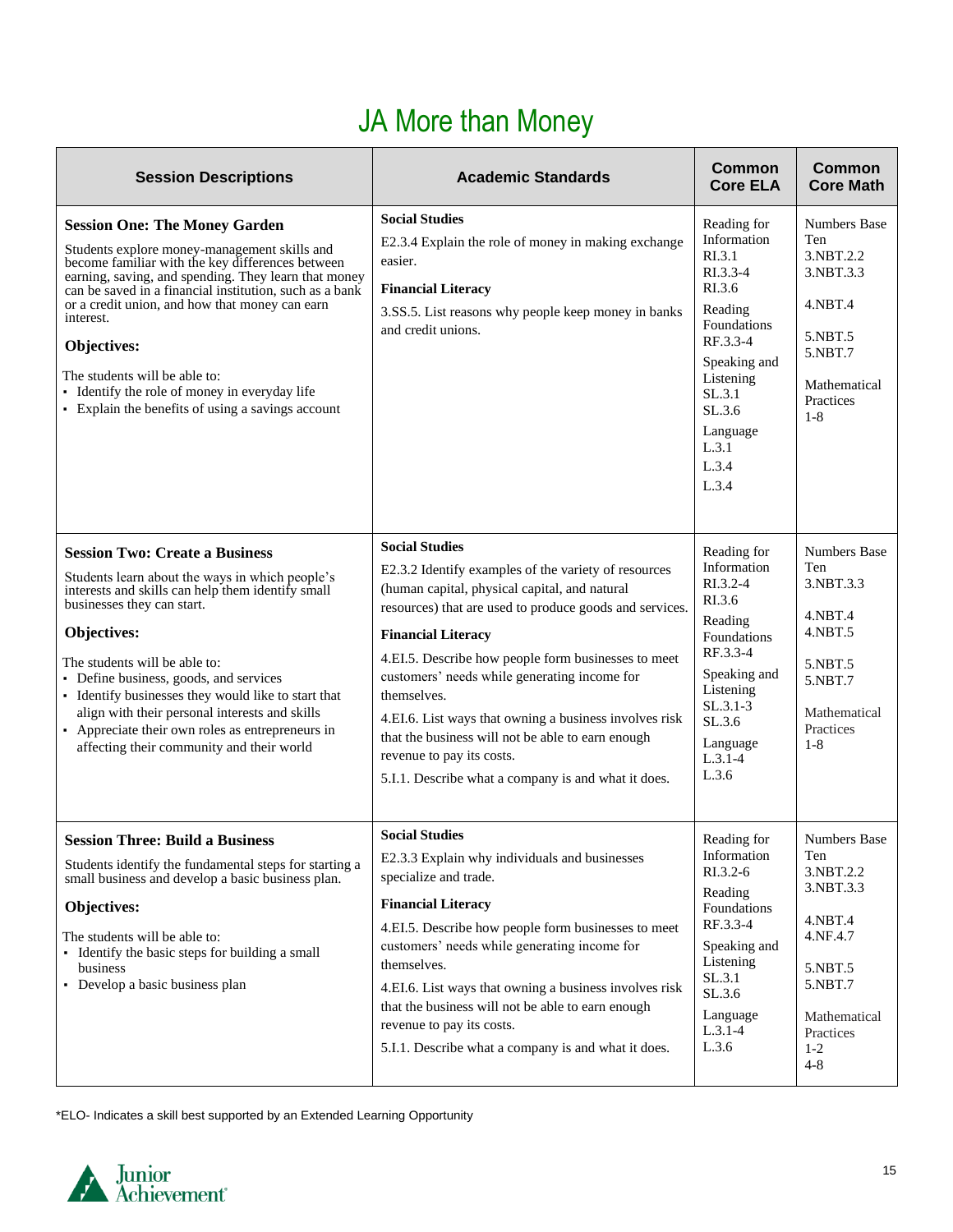## JA More than Money

| <b>Session Descriptions</b>                                                                                                                                                                                                                                                                                                                                                                                                                                                                                                                                                                | <b>Academic Standards</b>                                                                                                                                                                                                                                                                                                                                                                                                                                                                                                                                                                                                                                                                                | Common<br><b>Core ELA</b>                                                                                                                                                                             | <b>Common</b><br>Core<br><b>Math</b>                                                                                                     |
|--------------------------------------------------------------------------------------------------------------------------------------------------------------------------------------------------------------------------------------------------------------------------------------------------------------------------------------------------------------------------------------------------------------------------------------------------------------------------------------------------------------------------------------------------------------------------------------------|----------------------------------------------------------------------------------------------------------------------------------------------------------------------------------------------------------------------------------------------------------------------------------------------------------------------------------------------------------------------------------------------------------------------------------------------------------------------------------------------------------------------------------------------------------------------------------------------------------------------------------------------------------------------------------------------------------|-------------------------------------------------------------------------------------------------------------------------------------------------------------------------------------------------------|------------------------------------------------------------------------------------------------------------------------------------------|
| <b>Session Four: Run a Business</b><br>Students explain why financial institutions<br>lend money and why people borrow money for<br>their businesses. They learn about advantages<br>and disadvantages of borrowing money,<br>including the need to make interest payments.<br>They record and track financial gains and<br>losses in a simulated activity.<br>Objectives:<br>The students will be able to:<br>• Explain why financial institutions lend<br>money<br>• Explain decision making and the traits of<br>trustworthy borrowers<br>• Record and track financial gains and losses | <b>Social Studies</b><br>E2.3.7 Describe the role of financial<br>institutions in an economy.<br><b>Financial Literacy</b><br>4.EI.5. Describe how people form businesses<br>to meet customers' needs while generating<br>income for themselves.<br>4.EI.6. List ways that owning a business<br>involves risk that the business will not be<br>able to earn enough revenue to pay its costs.<br>5.SS.4. State the advantages and<br>disadvantages of saving for financial goals.<br>5.SS.5. Analyze how external factors, such<br>as marketing and advertising techniques,<br>might influence spending decisions for<br>different individuals.<br>5.I.1. Describe what a company is and what<br>it does. | Reading for<br>Information<br>$R1.3.1-5$<br>RI.3.7<br>Reading<br>Foundations<br>RF.3.3-4<br>Writing<br>$W.3.2 - 4$<br>Speaking and<br>Listening<br>$SL.3.1-3$<br>SL.3.6<br>Language<br>L.3.4<br>L.3.6 | <b>Numbers Base</b><br>Ten<br>3.NBT.2.2<br>3.NBT.3.3<br>4.NBT.4<br>4.NBT.5<br>5.NBT.5<br>5.NBT.7<br>Mathematical<br>Practices<br>$1 - 8$ |
| <b>Session Five: Global Success</b><br>The students explore the opportunities and<br>challenges of global markets.<br>Objectives:<br>The students will be able to:<br>• Explore reasons why businesses import and<br>export goods<br>• Describe the economic considerations<br>related to selling in a global market<br>• Define opportunity cost                                                                                                                                                                                                                                          | <b>Social Studies</b><br>E2.3.3 Explain why individuals and<br>businesses specialize and trade.<br><b>Financial Literacy</b><br>3.FD.7. Identify the opportunity cost of a<br>decision.<br>3.FD.8. Categorize the costs and benefits<br>when making a decision.<br>5.I.1. Describe what a company is and what<br>it does.<br>5.FD.10. Determine the cost of achieving a<br>financial goal.<br>5.FD.11. Evaluate the results of a financial<br>decision.<br>5.FD.12. Give examples of how decisions<br>made today can affect future opportunities.                                                                                                                                                        | Reading for<br>Information<br>RI.3.1<br>$R1.3.3-7$<br>Reading<br>Foundations<br>RF.3.3-4<br>Writing<br>W.3.3<br>Speaking and<br>Listening<br>$SL.3.1-2$<br>SL.3.6<br>Language<br>$L.3.1-4$<br>L.3.6   |                                                                                                                                          |

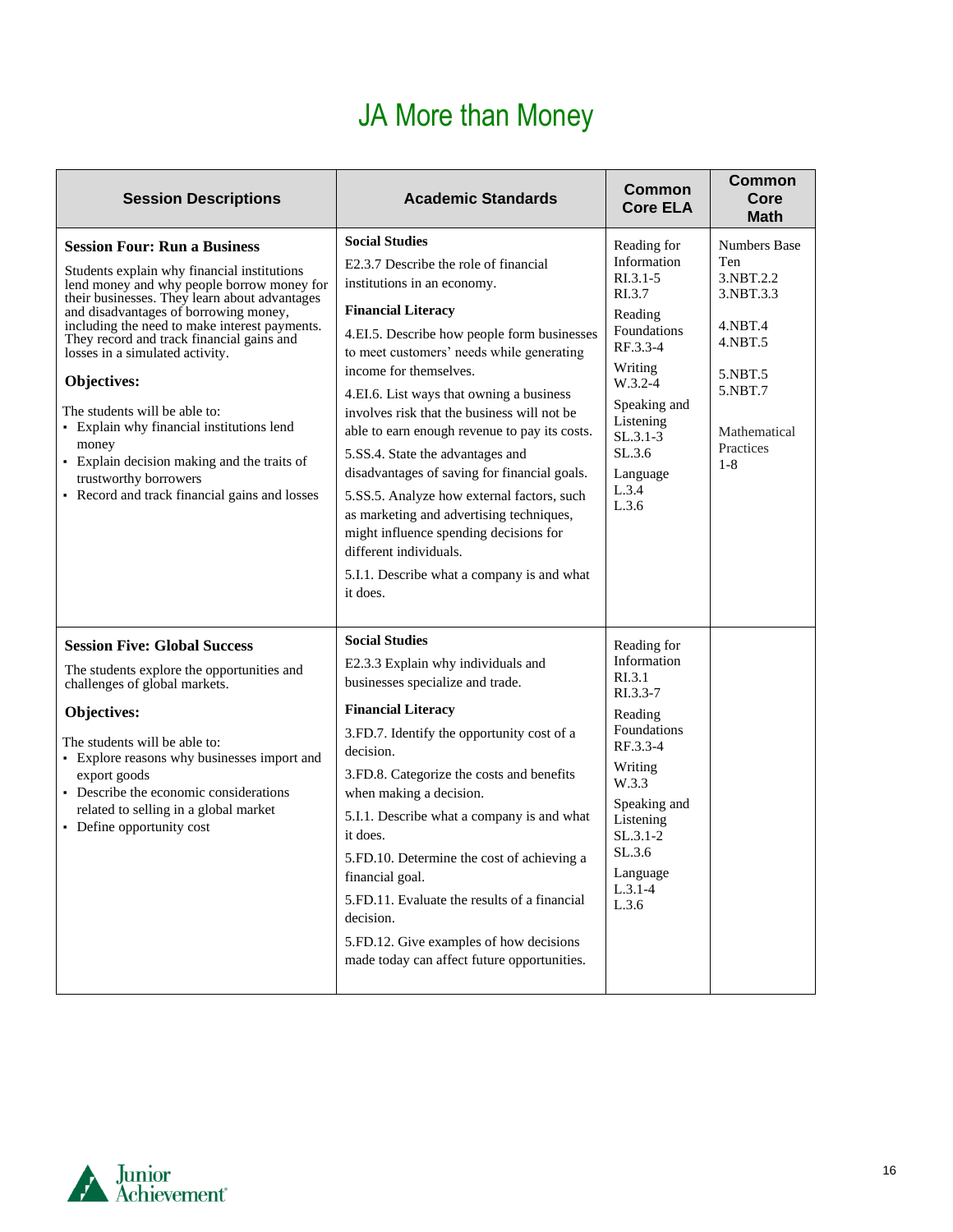# JA Career Exploration Fair K-2

| <b>Session Descriptions</b>                                                                                                                                                                                                                                                                                                                                                                                                                                     | <b>Academic Standards</b>                                                                                                                                                                                                                                                                                                                                                           | <b>Common Core</b><br><b>ELA</b>                                                                                                                                                                                                                                                                                                                               |
|-----------------------------------------------------------------------------------------------------------------------------------------------------------------------------------------------------------------------------------------------------------------------------------------------------------------------------------------------------------------------------------------------------------------------------------------------------------------|-------------------------------------------------------------------------------------------------------------------------------------------------------------------------------------------------------------------------------------------------------------------------------------------------------------------------------------------------------------------------------------|----------------------------------------------------------------------------------------------------------------------------------------------------------------------------------------------------------------------------------------------------------------------------------------------------------------------------------------------------------------|
| Pre-JA Career Exploration Fair Session: A Job to<br>Do!<br>Students identify the jobs people have and the work people do<br>to make their community a good place to live, work, and play.<br>They will also prepare questions to ask the speakers.<br><b>Objectives:</b><br>The students will:<br>Define careers.<br>$\blacksquare$<br>Examine the jobs of family members.<br>٠<br>Identify jobs within the community.<br>$\blacksquare$<br>The Day of the Fair | <b>Financial Literacy</b><br>1.EI.1. Identify the different skills, training, and tools<br>required by different jobs.<br>2.EI.1. Recognize that different jobs require different<br>skills, training, and tools.<br>2.EI.2. Give examples of careers related to a personal<br>interest.<br><b>Financial Literacy</b><br>1.EI.1. Identify the different skills, training, and tools | <b>Foundational Skills</b><br>RF1<br>RF <sub>2</sub><br>RF <sub>3</sub><br>Writing<br>W 2<br>W <sub>5</sub><br>W 8<br>Speaking and Listening<br>SL <sub>1</sub><br>SL <sub>3</sub><br>SL <sub>4</sub><br>SL <sub>5</sub><br>SL <sub>6</sub><br>Language<br>L <sub>4</sub><br>L <sub>5</sub><br>L <sub>6</sub><br><b>Foundational Skills</b><br>RF <sub>1</sub> |
| Students will visit six speakers from the community who will<br>give brief presentations about their jobs, allowing time for<br>students to ask questions.<br><b>Objectives:</b><br>The students will:<br>Observe speakers and the tools they use.<br>Identify the variety of careers people have in the<br>٠<br>community and how each job requires specific skills.<br>Express ideas and questions concerning the jobs<br>$\blacksquare$<br>people have.      | required by different jobs.<br>2.EI.1. Recognize that different jobs require different<br>skills, training, and tools.<br>2.EI.2. Give examples of careers related to a personal<br>interest.                                                                                                                                                                                       | RF <sub>2</sub><br>RF <sub>3</sub><br>Writing<br>W.4<br>W.5<br>W.6<br>Speaking and Listening<br>SL 1<br>SL <sub>3</sub><br>SL <sub>4</sub><br>SL <sub>5</sub><br>SL <sub>6</sub><br>Language<br>L <sub>4</sub><br>L <sub>5</sub><br>L 6                                                                                                                        |
| Post-JA Career Exploration Fair Activity: I Think I Financial Literacy<br>Want to Be<br>Students reflect on their JA Career Exploration Fair<br>experience.<br><b>Objectives:</b><br>The students will:<br>Begin to identify a future career interest.                                                                                                                                                                                                          | 1.EI.1. Identify the different skills, training, and tools<br>required by different jobs.<br>2.EI.1. Recognize that different jobs require different<br>skills, training, and tools.<br>2.EI.2. Give examples of careers related to a personal<br>interest.                                                                                                                         | <b>Foundational Skills</b><br>RF1<br>RF <sub>2</sub><br>RF3<br>Writing<br>W.4<br>W.5<br>W.6<br>Language<br>L 4<br>L 5<br>L 6                                                                                                                                                                                                                                   |

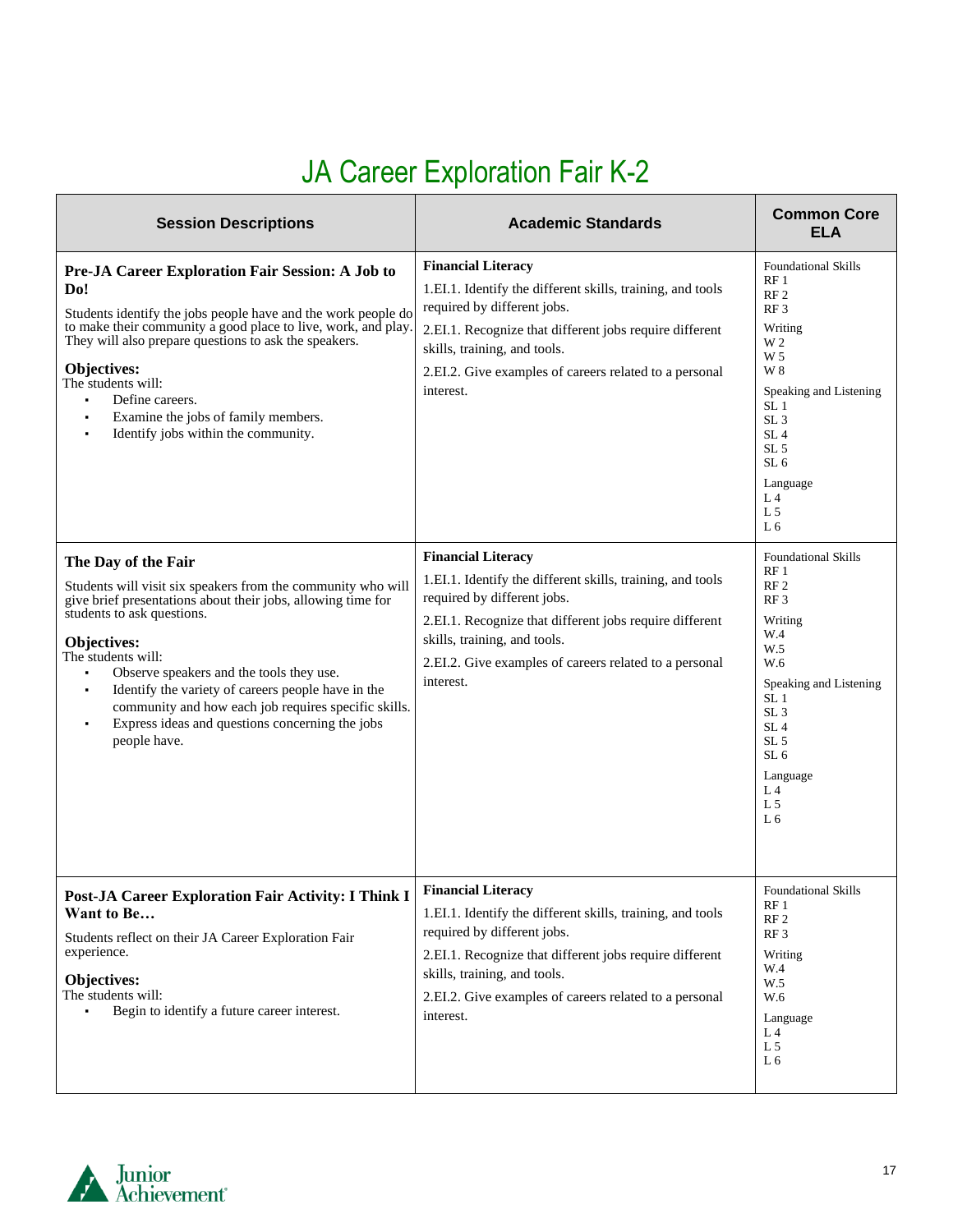# JA Career Exploration Fair 3-5

| <b>Session Descriptions</b>                                                                                                                                                                                                                                                                                                                                                                                                                                                                                        | <b>Academic Standards</b>                                                                                                                                                                                                                                                                                                                                                                                                                                                                                                                                                                                                                                                                                                                                                            | <b>Common Core ELA</b>                                                                                                                                                                                                                   |
|--------------------------------------------------------------------------------------------------------------------------------------------------------------------------------------------------------------------------------------------------------------------------------------------------------------------------------------------------------------------------------------------------------------------------------------------------------------------------------------------------------------------|--------------------------------------------------------------------------------------------------------------------------------------------------------------------------------------------------------------------------------------------------------------------------------------------------------------------------------------------------------------------------------------------------------------------------------------------------------------------------------------------------------------------------------------------------------------------------------------------------------------------------------------------------------------------------------------------------------------------------------------------------------------------------------------|------------------------------------------------------------------------------------------------------------------------------------------------------------------------------------------------------------------------------------------|
| Pre-JA Career Exploration Fair Session: A Job<br>for Everyone<br>Students reflect on their interests and skills as they<br>consider future careers.<br>Objectives:<br>The students will:<br>Define careers.<br>Analyze their interests and skills to learn how<br>$\blacksquare$<br>they fit in the classroom and the workplace.<br>Construct new understandings connected to<br>prior knowledge.                                                                                                                  | <b>Financial Literacy</b><br>3.EI.1. Explain the difference between a career and a<br>job.<br>3.EI.4. Give an example of how an individual's<br>interests, knowledge, and abilities can affect job and<br>career choice.<br>3.EI.5. Give examples of careers related to a personal<br>interest.<br>4.EI.2. Explain how an individual's interests,<br>knowledge, and abilities can affect job and career<br>choice.                                                                                                                                                                                                                                                                                                                                                                   | <b>Foundational Skills</b><br>RF3<br>RF <sub>4</sub><br>Speaking and Listening<br>SL <sub>1</sub><br>SL <sub>6</sub><br>Language<br>L <sub>4</sub><br>L <sub>5</sub><br>L <sub>6</sub>                                                   |
| The Day of the Fair<br>Students will visit six speakers from the community who<br>will give brief presentations about their jobs, allowing<br>time for students to ask questions.<br>Objectives:<br>The students will:<br>Observe speakers and the tools they use.<br>٠<br>Identify the variety of careers people have in the<br>٠<br>community and how each job requires specific<br>skills.<br>Express how jobs require specific interests and<br>skills.<br>Examine how school skills apply to career<br>paths. | <b>Financial Literacy</b><br>3.EI.1. Explain the difference between a career and a<br>job.<br>3.EI.2. Identify various jobs within a specific career.<br>3.EI.3. Distinguish how different jobs require different<br>skills, training, and tools.<br>3.EI.4. Give an example of how an individual's<br>interests, knowledge, and abilities can affect job and<br>career choice.<br>3.EI.5. Give examples of careers related to a personal<br>interest.<br>3.EI.6. Examine jobs related to a career of interest.<br>4.EI.1. Analyze how different jobs require different<br>skills, training, and tools.<br>4.EI.2. Explain how an individual's interests,<br>knowledge, and abilities can affect job and career<br>choice.<br>4.EI.3. Research jobs related to a career of interest. | <b>Foundational Skills</b><br>RF <sub>3</sub><br>RF <sub>4</sub><br>Speaking and Listening<br>SL <sub>1</sub><br>SL <sub>3</sub><br>SL <sub>5</sub><br>SL <sub>6</sub><br>Language<br>L <sub>4</sub><br>L <sub>5</sub><br>L <sub>6</sub> |
| <b>Post-JA Career Exploration Fair Activity:</b><br>Someday I'll Be<br>Students reflect on their JA Career Exploration Fair<br>experience.<br>Objectives:<br>The students will:<br>Prepare a personal interest "resume."<br>Begin to identify a future career interest.                                                                                                                                                                                                                                            | <b>Financial Literacy</b><br>3.EI.1. Explain the difference between a career and a<br>job.<br>3.EI.2. Identify various jobs within a specific career.<br>3.EI.3. Distinguish how different jobs require different<br>skills, training, and tools.<br>3.EI.5. Give examples of careers related to a personal<br>interest.<br>4.EI.2. Explain how an individual's interests,<br>knowledge, and abilities can affect job and career<br>choice.<br>4.EI.3. Research jobs related to a career of interest.                                                                                                                                                                                                                                                                                | <b>Foundational Skills</b><br>RF <sub>3</sub><br>RF4<br>Writing<br>W.4<br>W.5<br>W.6<br>Language<br>L 4<br>L <sub>5</sub><br>L6                                                                                                          |